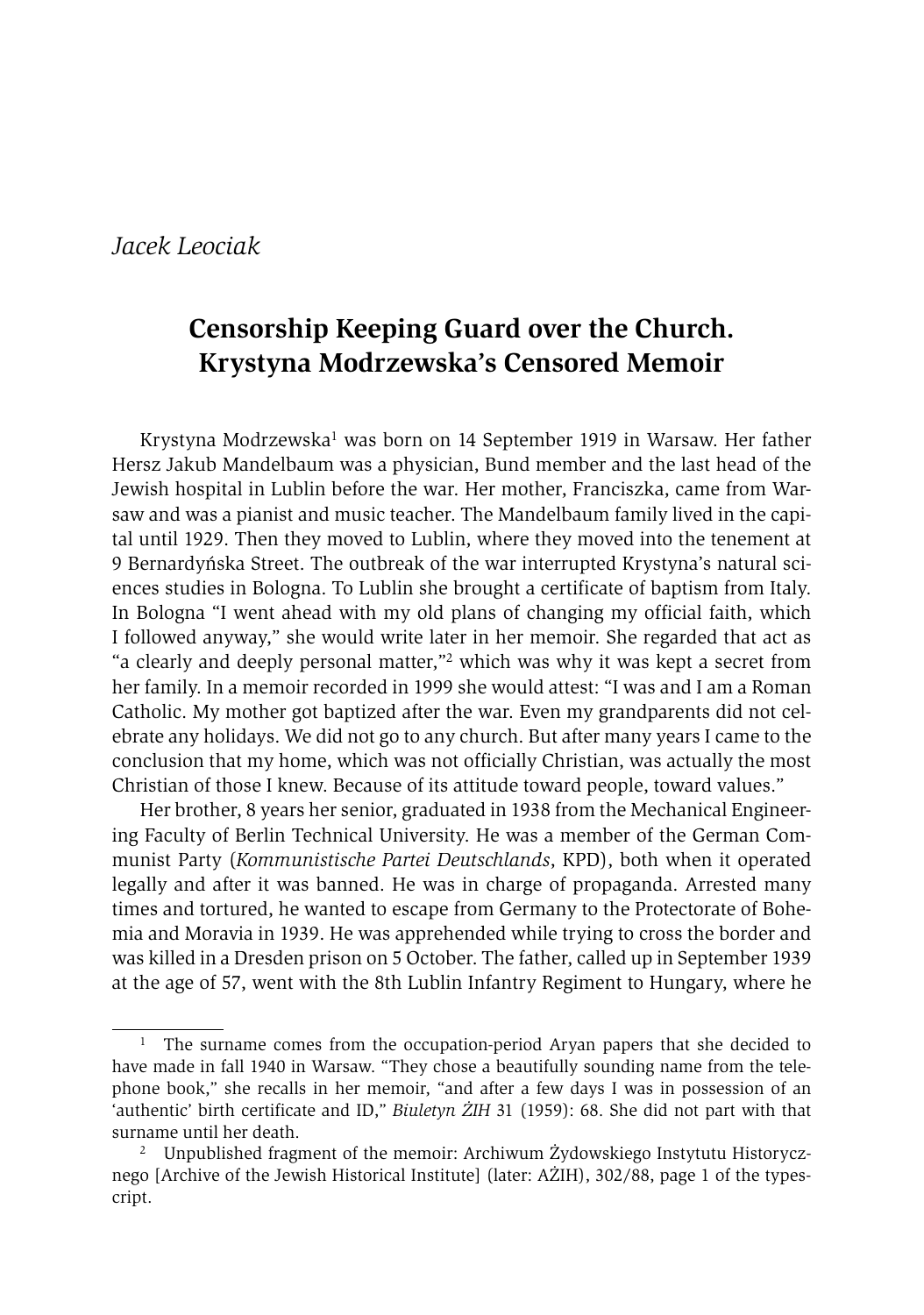was interned in a camp on Lake Balaton. He developed cancer and died in a Budapest clinic in spring of 1944. At the beginning of the occupation Krystyna worked as a nurse in a Jewish hospital in Lublin. She lived with her mother at 9 Bernardyńska Street until 1 December 1939, $3$  when they found shelter in a hospital room after having being thrown out of the apartment by the Germans.

Krystyna tried twice to get abroad but to no avail. The first time she tried by legal means. Her valid passport and visa (she was a third-year student at Bologna University) were accepted by neither the Italian nor the Swiss embassy. The matter was rejected due to the content of the "religion" field. As "a Polish member of Judaism" she had no chance. She decided to cross the mountains to Hungary, where her father was interned. The group of refugees reached Sanok, but their guide-tobe was arrested. The rest of them escaped just in time. In March 1941, before the creation of the ghetto, the deportations of the Jews from Lublin began. During the five-day action Krystyna and her mother, warned just in time,4 found shelter at the rectory of a priest acquaintance, who let them stay there without a moment of hesitation. He was a former neighbor of the Mandelbaums and he had been helping them since the beginning of the occupation. At the end of 1939 Krystyna hid a radio at the rectory. The priest sometimes also invited the mother and daughter to Sunday dinners. "All that time," writes Krystyna, "he was truly interested in our lot and helped us whenever he could and however he could."5 The priest put Krystyna in "a novitiate home" near Lublin, whose mother superior was Sister Helena. Krystyna's mother stayed in Lublin until the liquidation of the ghetto in March/April 1942. Then the priest who sheltered her at the rectory sent her to a home run by nuns in Międzylesie near Warsaw, where she lived until the liberation.<sup>6</sup> She died in 1965.

<sup>3</sup> In the memoir submitted to the Central Commission of Polish Jews (*Centralna Komisja Żydów Polskich*, CKŻP) in 1947 Krystyna says it was on 1 December 1939. Her mother Franciszka Mandelbaum gives the same date in her testimony given on 28 December 1945 in Lublin before the CKŻP (AŻIH 301/1295, p. 2). In turn, in her recollections recorded in 1999 Krystyna talks about 15 December.<br><sup>4</sup> They were warned by the wife of a doctor. The woman learnt about the planned action

from Janina Mazur, the mistress of Götzloff, who was one of the Lublin Gestapo members in charge of the ghetto affairs. See AŻIH, 301/1295, Relacja Franciszki Mandelbaum, p. 6. 5 *Biuletyn ŻIH* 31 (1959): 72. Unfortunately, neither Krystyna Modrzewska, nor her

mother Franciszka Mandelbaum, mentions the priest's surname.

<sup>6</sup> In her memoir Krystyna mentions neither the name of the congregation which runs the "novitiate home" near Lublin in which she lived, nor the name of the congregation which provided hiding to her mother. Reading the memoir, one might come to the conclusion that it was the same congregation. In turn, in her recollection recorded in 1999 she said that her mother "was helped by the Congregation of Sisters of the Bethany Family [*Zgromadzenie Sióstr Rodziny Betańskiej*] [*sic*!] and lived until the liberation in their home in Międzylesie near Warsaw" (www.tnn.pl/himow\_osoba.php?idho=129). But the Congregation, created in 1930, had its seat in the Lublin Diocese since 1935. In Międzylesie near Warsaw there was no Congregation of Sisters of the Bethany Family, but there were three homes run by the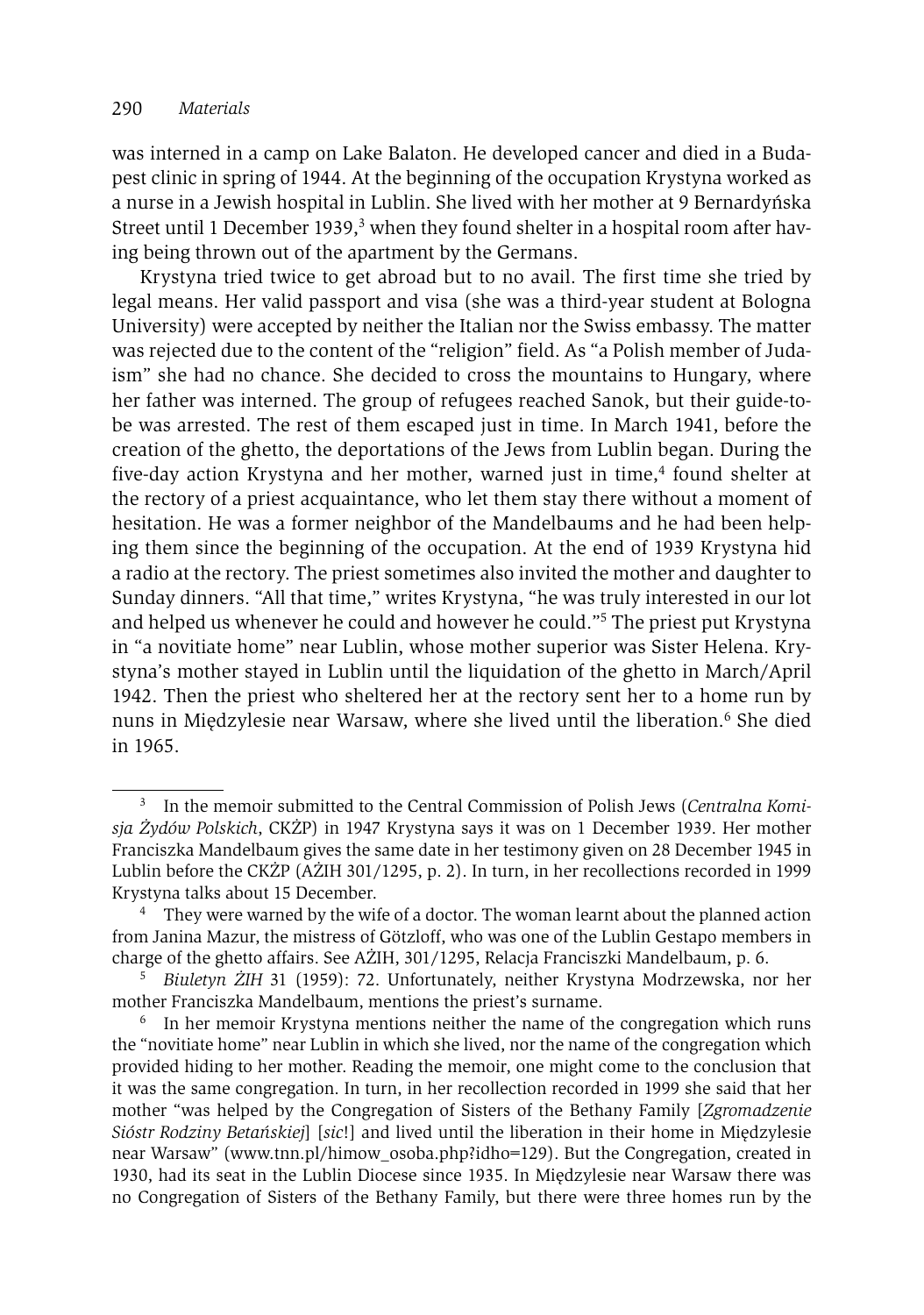Krystyna precisely indicates the moment when she began living under the assumed identity: "following the priest's advice I took out my 'Aryan documents' from the hideout and on 15 March 1941 I began living the life of a different person."7 She lived in the "nunnery," which turned out to be an ordinary, rundown cottage, $8$  from March 1941 until the beginning of 1943. Initially, she paid 60 and then 120 zlotys a month to the nuns. At the same time she worked at the local Commune Council as a translator and clerk. She made extra money by writing applications, making commune maps of blacksmith shops and controlling the purchase of horse hair. She also lived for some time in "a certain small, distant commune, . . . beyond Ostrów [Lubelski],"9 where she found employment in the local council. Her conflict with the nuns escalated. On the one hand, they eagerly made use of her help in official matters and of her contacts in the commune council; on the other hand, they demanded strict obedience, discipline and rigorism, to which the young girl's irrepressible nature would not be subjected. "I helped them in various matters, I fixed up an issue of butter from the dairy, I fixed up a few '*Bezugscheins*' 10 from the commune council, I annulled payment of a certain tax. I was useful, so they tolerated me," she writes in her memoir.<sup>11</sup> The nuns, however, complained about Krystyna's ingratitude. When her care of a seriously ill girlfriend resulted in neglect of her duties in the commune council and in her dismissal, she was told to move out. To make matters worse, the sisters revealed to several people that they had been keeping a Jewess, which was completely unreasonable. The situation became dangerous, but fortunately Krystyna managed to get a job as a typist in the Garwolin county office, for which she left on 18 February 1943.

Soon she was promoted in the office hierarchy and was made a clerk in the "distribution and control" department. It was a dream job for her. "All the provisioning institutions of the county were directly subordinated to me," she recalls while writing about the "gifts" sent by butchers, bakers and gardeners.<sup>12</sup> At the same time she was active in the underground, being a non-commissioned officer for provisions of the Quartermaster's Office of the Lublin District of the Home Army. She ironically writes about her double or triple identity: "The whole county knew me. Some thought me a bureaucratic formalist, ruthless, persistent and punctual, while

Franciscan Sisters of Maria's Family (*Siostry Franciszkanki Rodziny Marii*). Surprisingly, in her testimony Franciszka Mandelbaum does not mention the fact that she was hiding in the home run by the nuns in Międzylesie. She only says that "she was sent to the country." She writes, "I lived for two and a half years in the country. Nobody knew me. I made sweaters and other tricot clothing, and my daughter helped me. That is how I survived until the end." (AŻIH, 301/1295, p. 9). 7 *Biuletyn ŻIH* 31 (1959): 73.

<sup>8</sup> Unpublished fragment of the memoir: AŻIH, 302/88, page 31 of the typescript.

<sup>9</sup> *Biuletyn ŻIH* 31 (1959): 78.

<sup>&</sup>lt;sup>10</sup> A receipt authorizing the collection of specified goods from the German storehouse.

<sup>11</sup> *Biuletyn ŻIH* 32 (1959): 69.

<sup>12</sup> Ibidem, 75.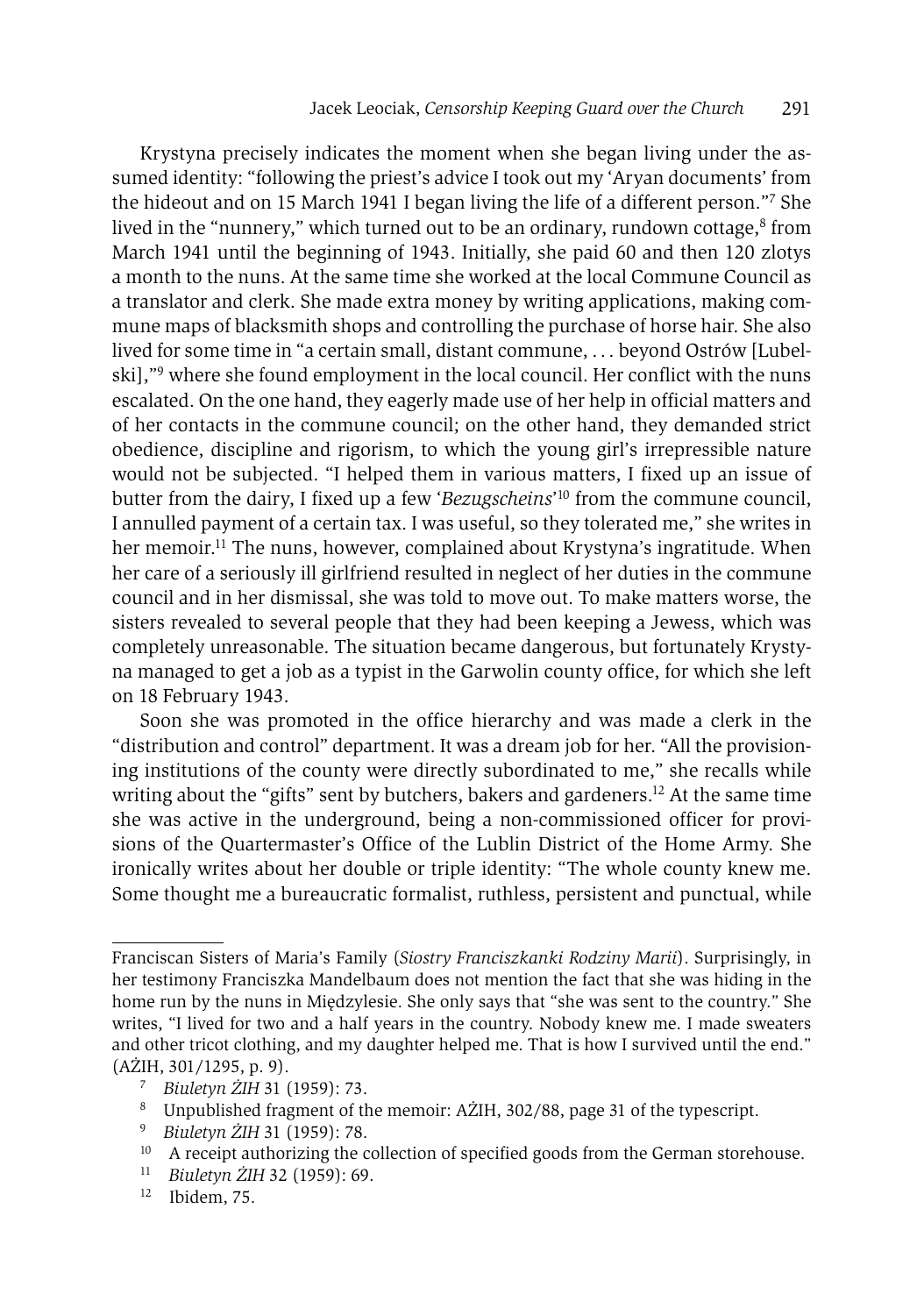others knew that I was a 'swindler'13 and soldier." People knew my two faces and nobody suspected that I also had a different, third face – the Jewish one."14 She conducted a sabotage action on a large scale. She issued fictional requirements for food rations and forged signatures on certificates, passes and permissions. The Home Army quartermaster's office coordinated its provisioning actions strictly according to Krystyna's guidelines. Eventually, she sent reports on the deployment and order of battle of German Army detachments. She gave the reports to a Home Army liaison officer also employed in the Garwolin county office. "It was nice to later hear the alarming news about a whole German detachment having been killed by 'bandits' in this or that place," she writes with satisfaction in her memoir.15 Krystyna's German superiors trusted her so much that at the beginning of July 1944 she was sent to Warsaw to a great briefing of provisions clerks of the whole Warsaw District. An extraordinary situation transpired. The German notables, including District Chief Fischer, shook the hand of Krystyna Modrzewska – a Polish Jewess and Home Army non-commissioned officer. "It was one of best days of the occupation for me, a day on which I was bursting with great satisfaction."16 After that the events proceeded quickly: the Germans hastily left the county in late July 1944, the crowd rushed into the offices and the casino and removed everything they were able to carry. Krystyna left Garwolin and went to Międzylesie, to her mother. Krystyna, Franciszka and the nun who was hiding her crossed the front line on 5 August 1944. She arrived in Lublin on 15 September. On 1 December she moved into her own place.

During 1947–1948 she worked in the Anthropology Institute of Maria Curie-Skłodowska University in Lublin. In 1948 she received a Ph.D. in natural sciences, and during 1949–1950 she worked in the Anthropology Institute of the Medical Faculty of Adam Mickiewicz University in Poznań. From 1950 she was a university lecturer, and then an assistant professor of the Department of Descriptive Anatomy of the Medical Academy in Białystok while studying at the Academy's Medical Department. After graduating in medicine she returned to Lublin, where during 1956–1963 she was an assistant professor in the Anthropology Institute of Maria Curie-Skłodowska University, and from 1964 until 1970 she was its director. After being forced to emigrate to Sweden, she worked in the Clinical Genetics Institute of Uppsala University, where in 1980 she received a Ph.D. in medicine. She became an assistant professor there a year later. She retired in 1985. She published articles and scientific (*Długość życia mieszkańców Białegostoku* [Life Span of Białystok Inhabitants], 1956) and fiction books in the 1960s. After she had retired she began writing her memoirs. She published: in 1991 *Trzy razy Lublin* (Three Times Lublin), which does not mention her hiding in the nunnery of the Congregation of Sisters of the

<sup>13</sup> In her recollections recorded in 1999 for the "Lublin. Memory of the place" project she would say, "I was called *Kantermacher* [swindle-maker] during the war. The one who swindles." www.tnn.pl/himow\_osoba.php?idho=129.

<sup>14</sup> *Biuletyn ŻIH* 33 (1960): 109.

 $15$  Ibidem, 116.

<sup>16</sup> Ibidem*.*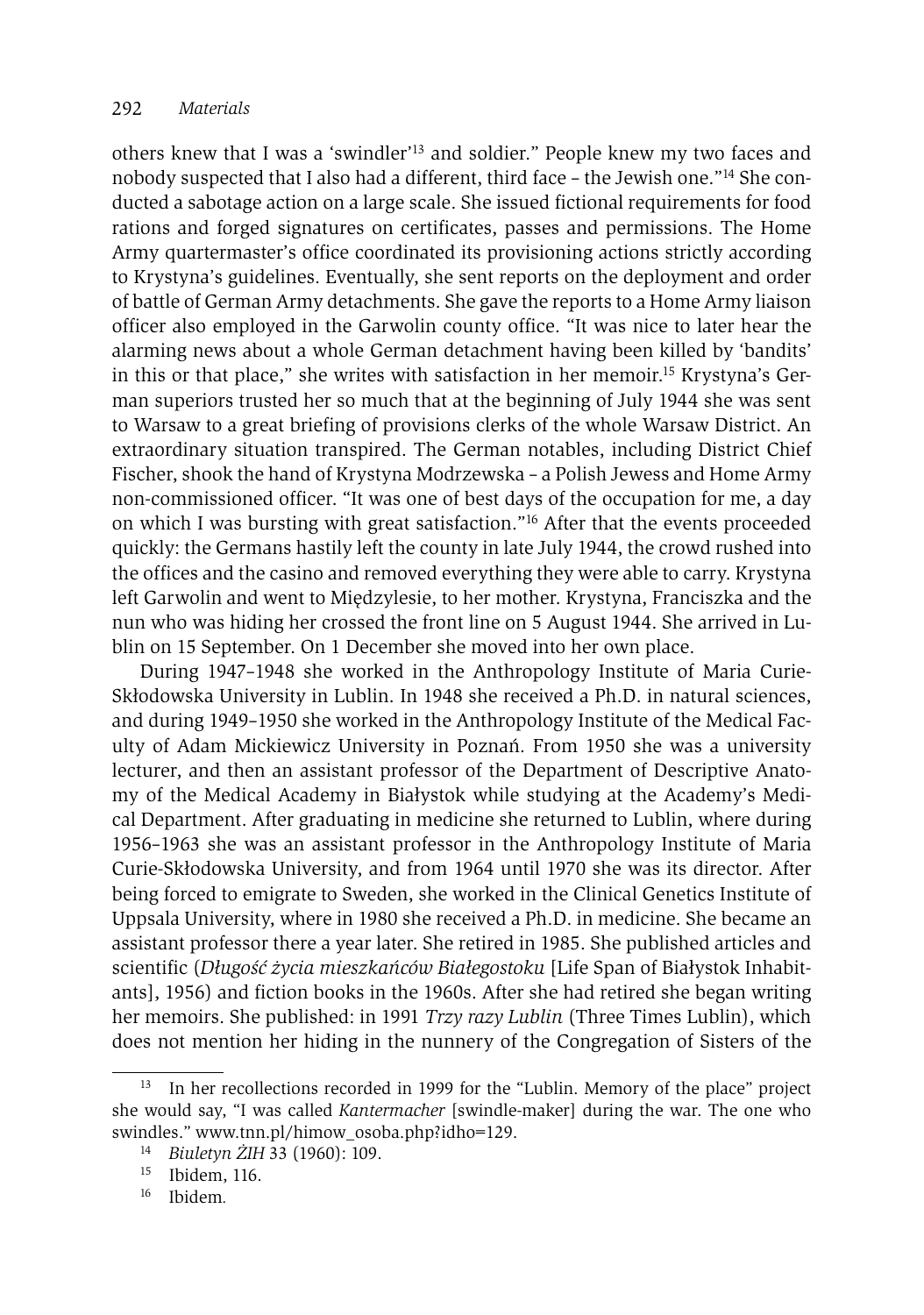Bethany Family; in 1993 *Czas przedostatni* (Penultimate Time), which talked about the period after leaving Poland in 1970; in 1999 *Dom przy Bernardyńskiej* (The Tenement on Bernardyńska Street) – a return to pre-war youth; and in 2002 *Z Bolonii do Uppsali* [From Bologna to Uppsala] – a description of the author's peregrinations through Polish and foreign universities.

Krystyna Modrzewska died in Sweden on 27 August 2008 and an urn containing her ashes was sunk in the sea in accord with her last will.<sup>17</sup>

**\*\*\***

Modrzewska submitted her memoir to the Central Jewish Historical Commission (*Centralna Żydowska Komisja Historyczna*, CŻKH) in 1947. Written in excellent Polish, which is indicative of the author's future literary achievements, it consisted of 177 pages of two lined notebooks with the following words on their covers: "School Work Book". The text had no title. The memoir was published in three successive issues of *Biuletyn ŻIH*: no. 31 (1959): 57–80, no. 32 (1959): 65–78, and no. 33 (1960): 105–124. The first volume, beginning with the outbreak of the war and ending with the mass executions of the Jews in the Krępiec forest near Lublin in spring 1942, was massacred by censorship. There were as many as 20 interferences. Some concern 3- or 4-sentence passages, while others encompass long paragraphs or whole chunks of standard typed text from 1.5 to 5 pages long.

It is not, unfortunately, the only example of censorship of historical sources from World War II. That is, however, a topic for a separate study. Returning to Modrzewska's memoir, let us analyze what kind of text fell victim to the censor's pencil.

It turns out that in 1959 and 1960 the fragments of the memoir about the occupation which could not be published concerned the following topics: discrimination against the Jews during the Polish German War of 1939; the obstacles placed by the Italian and Swiss embassies in the way of Poles of Jewish origin who tried to obtain visas; anti-Semitic stances among the Poles; and the looting of Jewish property. The changes introduced into those fragments of the memoir could be regarded as an attempt to soften the memoir's tenor, for many similar harsh opinions on Poles' attitudes toward the Jews were not eliminated and could be found in the published version. The passage containing the author's shocking declaration about the strangeness she felt toward Jewry, which she brutally called a "sick social organism which grew on the body of nations as a result of past mistakes of religious and historical nature" was eliminated even though in the next sentence Modrzewska confesses to "grave errors" in her reasoning at the time. The elimination of the author's reflections on her attitude toward her aunt from Warsaw and about her befriending "the aunt's beautiful acquaintance" might be explained in terms of protection of privacy.

<sup>&</sup>lt;sup>17</sup> The information on Krystyna Modrzewska's post-war life is based on the obituary in *Biuletyn Okręgowej Izby Lekarskiej w Białymstoku* (Bulletin of the Regional Medical Board in Białystok), www.nil.org.pl/xml/oil/oil50/gazeta/numery/n2008/n200804/n20080415.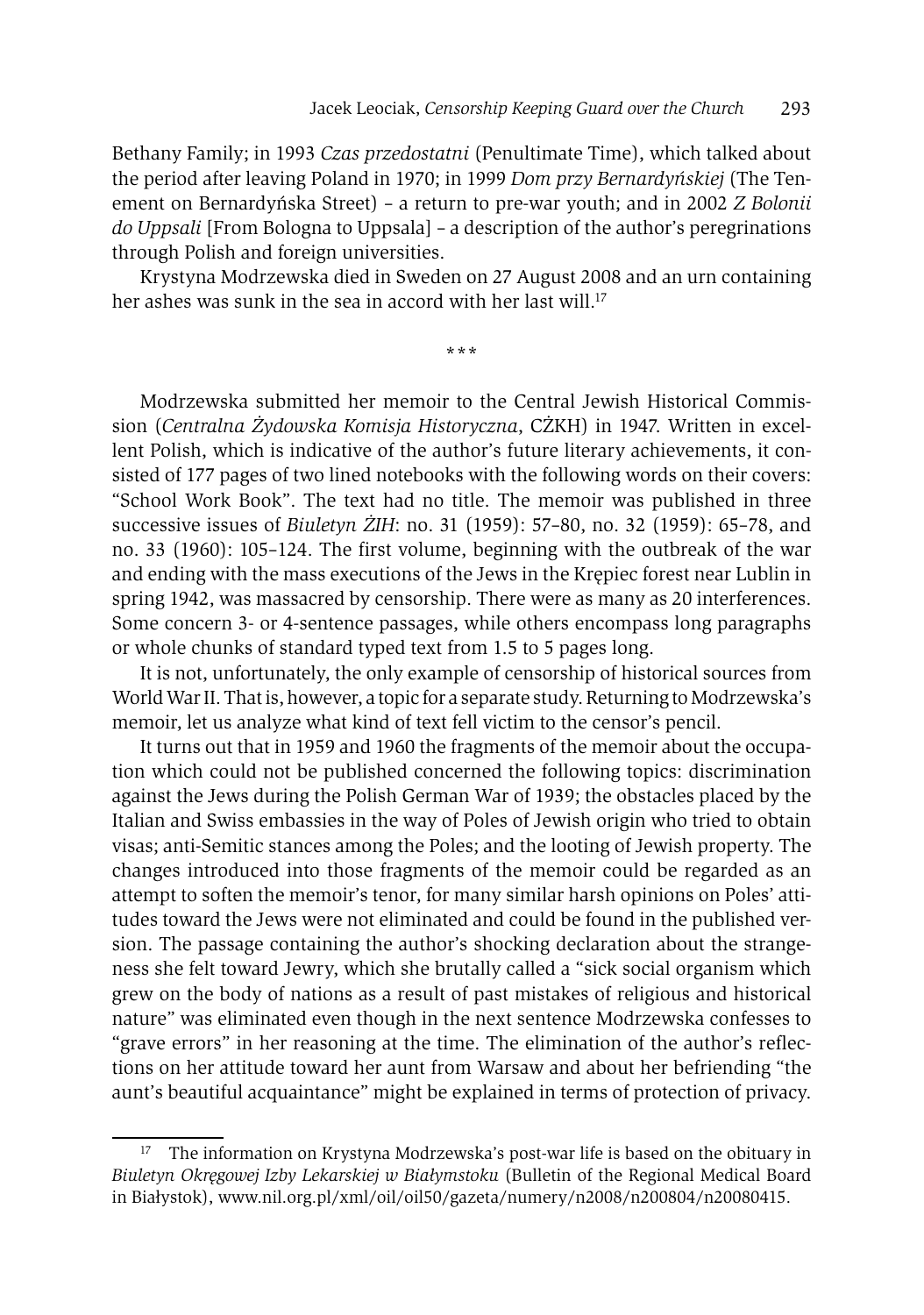It is strange, however, that the thread of Modrzewska's friendship with "a certain young and very beautiful girl, who was soon to play an important role in the history of my life" is present in the subsequent, published parts of the memoir.

There are also some puzzling alterations which cannot be explained in terms of any ideological tendency, protection of the good name of persons, institutions, parties or interests of the state, whatever they could possibly be. They might, however, be explained in terms of what today we would call "historical policy." For example, the theme of the escape across the mountains – fascinating in itself and told with dramatic verve – was significantly shortened. Among the passages eliminated by the censor there was a pitiless portrayal of "a farmer's daughter, an intelligent and nice girl" from Sanok, who talked about Jews being killed by the Soviet border guards with vengeful satisfaction and laughter: "They shoot at them and they go 'straight to heaven,' 'straight to heaven'!" But most of the text that was deleted seems to be of censorship-neutral character.

The passages about Modrzewska's stay at the nunnery of the Congregation of Sisters of the Bethany Family near Lublin were removed the most often. The passages containing critical assessment of the nuns' mentality, their intellectual and moral level, were eliminated. The censor did not appreciate the remarks on the everyday life of the nunnery, the sanctimonious religious practices, the hypocrisy and materialism of the clergy. He was especially alert when it came to such passages. Almost half of all the interventions fall into this category of changes. It is as if during that period "political correctness" in the People's Republic of Poland was exceptionally sensitive to protecting the image of the Catholic Church. But could the remarks on the primitivism and hypocrisy of the provincial nuns really tarnish that image, since the same memoir talks about a Lublin priest's decisive role in the author and her mother's survival?

The censor's interventions in the sphere of the author's religious experiences are all the more painful since Modrzewska's memoir belongs to the small group of testimonies concerning adult Jews hiding in cloisters. The help provided by the Catholic Church and its cloisters to Jewish children has been described in the literature. The assessment of the phenomenon, however, is a separate thing. The opinions were usually written from an apologetic perspective by members of the clergy. Moreover, the assessment did not refer to any sources, or when it did, it referred to sources of unknown origin or produced very late. It was also problematic in terms of statistical calculations – it calls for a critical approach.<sup>18</sup> No matter how we estimate the number of cloisters as well as individual nuns and priests<sup>19</sup> engaged in providing

<sup>&</sup>lt;sup>18</sup> See Dariusz Libionka's study "Polish Literature on Organized and Individual Help to the Jews (1945–2008)" *Holocaust Studies and Materials* 2 (2010): 11–75. The author devotes separate space to a critical overview of the literature concerning the Catholic Church's help provided mostly to Jewish children. The works of Ewa Kurek-Lesiak – the person who undoubtedly wrote the most about it – were analyzed with particular scrutiny. 19 In her book *Dzieci żydowskie w klasztorach*. *Udział żeńskich zgromadzeń zakonnych* 

*w akcji ratowania dzieci żydowskich w Polsce w latach 1939–1945* (Lublin, 2001) Ewa Kurek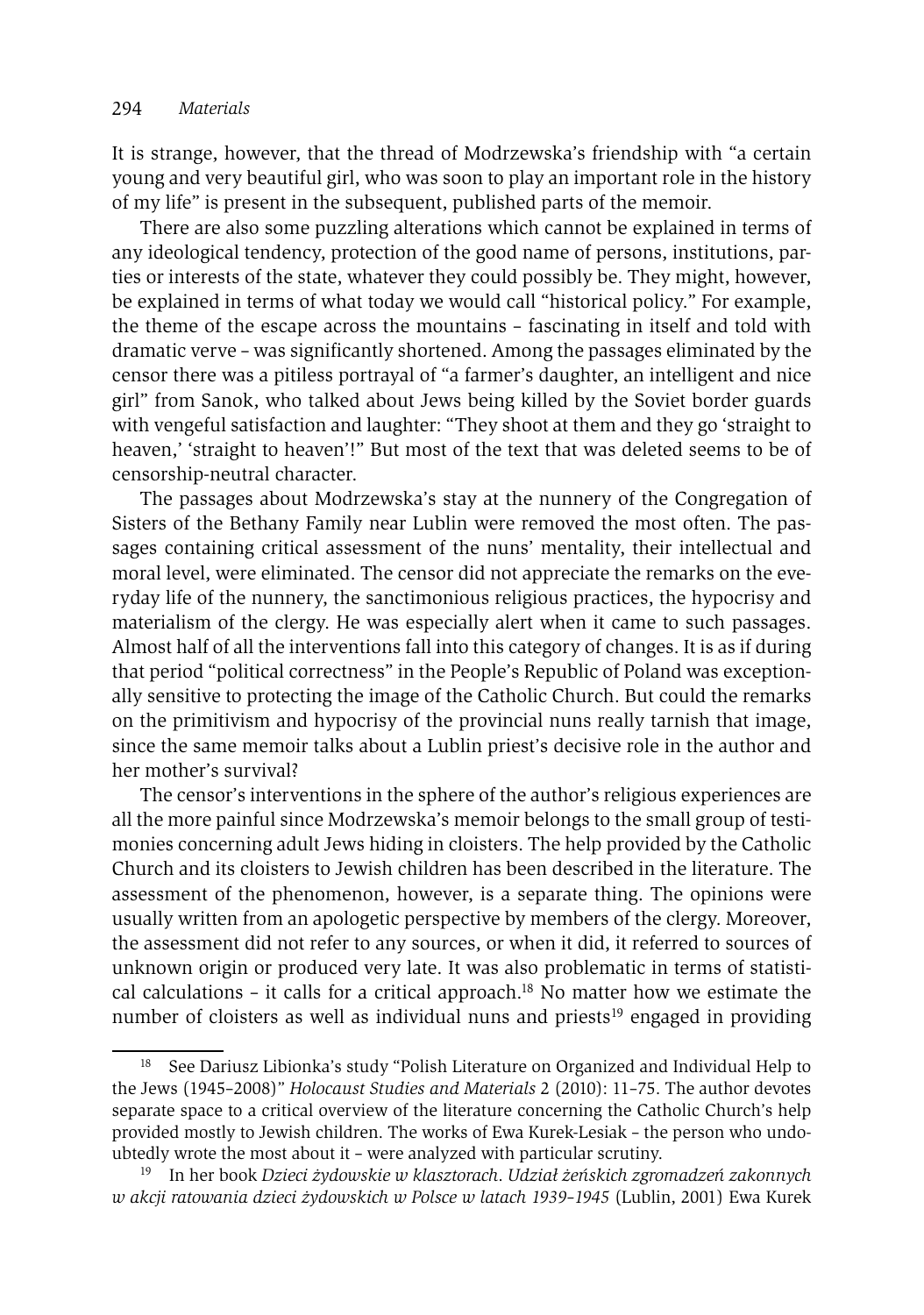help, the fact that many clergymen risked their lives to contribute to the survival of Jewish children is undeniable. A moral dilemma often raised on that occasion is the issue of the Jewish parents' reserved stance on the one hand, and the issue of the clergy's stances interpreted as proselytic on the other. Historians refer to Emanuel Ringelblum's note on the Jewish milieus' debate on the project of hiding "a few hundred Jewish children in cloisters." They quote the objection of "orthodox milieus" and of "certain national spheres" which feared that "the children would be converted and forever lost to the Jewish nation." It is stressed that no conclusion was arrived at and that "the Jewish parents were given a free hand." It is forgotten, however, that that passage ends with a distinct culminating point: "The above-mentioned project was not carried out due to various difficulties, first and foremost due to the Polish clergy's faint interest in the issue of saving Jewish children."20

Memoirs of adults hiding in cloisters feature their authors' self-reflections and theological ruminations as well as presentation of the spectrum of their attitudes both toward God and religion and toward the Church as an institution. The autobiography of Oswald Rufeisen, $21$  who underwent his impassioned conversion in the Resurrection Sisters' (*siostry zmartwychwstanki*) nunnery in Mir, could be regarded as one extreme. At the opposite pole there is Krystyna Modrzewska, who, even as a Roman Catholic, was deeply disappointed with the coarseness of everyday Catholic life, with sanctimoniousness replacing spiritual experience and with the instrumental treatment of the followers. Between these two opposing poles there are testimonies full of warm feelings and gratitude, as well as those stressing the author's distance, critical attitude or sympathetically neutral attitude.

writes about 37 out of 74 existing female congregations which rescued Jewish children (supposedly there existed "indirect evidence" proving the engagement of another 6 congregations, while a further 6 allegedly provided hiding only to adults). The children were reported to have lived in 180 cloisters and care and education centers. The author assumes that a minimum of 1200 children survived thanks to help provided by the Catholic clergy. Polemizing with those figures, Israeli historian Nachum Bogner writes about "a few hundred" rescued children. See the critical analysis of Kurek's statistics in D. Libionka, "Polish Literature on Organized and Individual Help to the Jews," 55–56. According to the most recent calculation made by Elżbieta Rączy concerning the Rzeszów area, nuns helped Jewish children in 13 nunneries; help was also provided by the priests (the author enumerates over 40 surnames); she claims that thanks to the Rzeszów region clergy "a few dozen people" were rescued. E. Rączy, *Pomoc Polaków dla ludności żydowskiej na Rzeszowszczyźnie 1939–1945* (Rzeszów, 2008), 71–81.

<sup>20</sup> E. Ringelblum, *Stosunki polsko-żydowskie w czasie drugiej wojny światowej*, ed. A. Eisenbach (Warsaw, 1988), 114–115. Ewa Kurek refers to this passage in a biased way. For she performs an act of deliberate manipulation – she shortens the quote from Ringelblum's work, leaving out the last sentence, which is key to its tenor. *Dzieci żydowskie w klasztorach*, 33–34. Unfortunately, Teresa Prekerowa treats this passage in the same way – she leaves out the last sentence, eadem, *Konspiracyjna Rada Pomocy Żydom w Warszawie <sup>1942</sup>*–*<sup>1945</sup>* (Warsaw, 1982), 192. 21 O. [Father] Daniel Maria, od Najświętszego Serca Pana Jezusa karmelita bosy (Oswald

Rufeisen), *Połknąłem haczyk Królowej Karmelu. Autobiografia*, ed. J. Wanat (Cracow, 2001).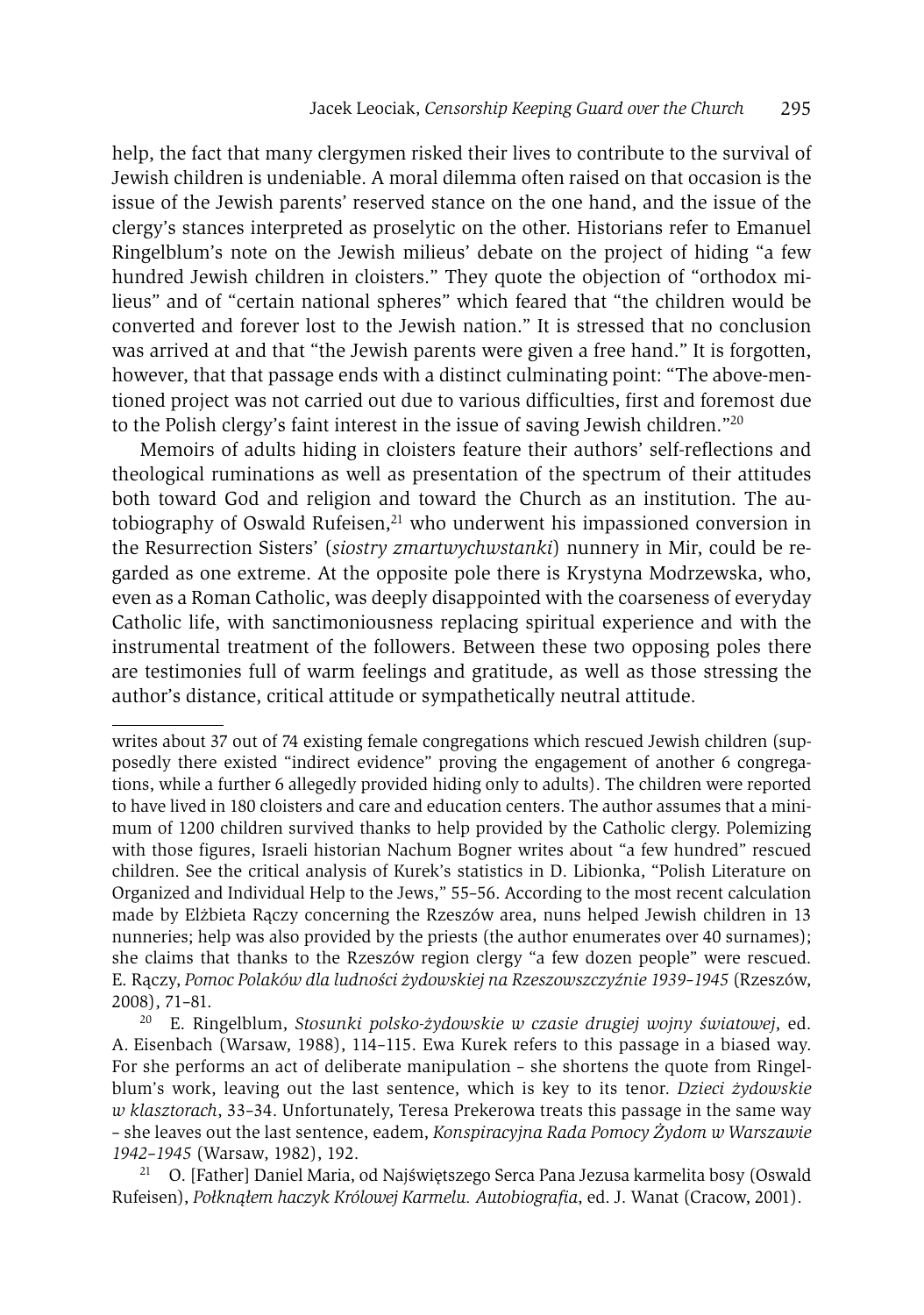#### 296 *Materials*

While reading the integral version of Modrzewska's memoir concerning her hiding in the nunnery, it is worth pondering why the author – who was baptized while a student of Bologna University and who treated that act extremely seriously and not opportunistically – experienced such radical disappointment in the nunnery near Lublin. Why did she want to escape from her shelter, which she called "hell"? But Modrzewska remembered the period of her stay in the nunnery and her employment in the commune council in a different way as well – as a time of freedom and fullness spent among the young. The comparison of her situation with her aunt's lot in the Warsaw ghetto made her feel guilty. "I forgot about the danger, I forgot about death. It was unfair," she wrote in her memoir.

**\*\*\***

We publish the fragments of Krystyna Modrzewska's memoir removed by the censorship. The text omitted in the version printed in *Biuletyn ŻIH* (later: BŻIH) is in Roman type. It is incorporated into the excerpts preceding it and following it which were published in *Biuletyn ŻIH* and which appear in italics for contrast. The aim was to, as far as possible, restore the integrity of those fragments of the memoir which fell prey to the censor's interventions. Consequently, the reader will know in what context the text deleted by the censor appeared. Square brackets contain essential comments on the events described in the memoir but not featured in the selection herein. The deleted passages are published according to the typescript in the ŻIH Archive (302/88) and their location is given in accordance with the pagination of that typescript. The location of the excerpts published in *Biuletyn ŻIH* is given according to the first publication. The whole was divided into thematic blocks.

# **- - - - - - - - Lublin's defense in September 1939: "No Jewesses could report"**

*On the day of my 20th birthday, the German bombers were circling over Lublin and filling that beautiful, sunny September day with an alarming and troublesome whirr. - - - -* [*BŻIH* 31 (1959): 57]

- - - - - - Lying among lush dahlia bushes in our garden hour by hour I awaited the orders from the military training unit<sup>22</sup> by the 8th infan. reg., to which I was assigned. I was assigned to the hospital unit as a chauffeur. It was difficult to obtain that assignment. When on the last day of August '39 on the walls there appeared posters of the military training Main Command calling for ex-military training female participants ("Peowiaczki")<sup>23</sup> to report  $-$  I reported on the first date specified.

<sup>22</sup> The military training (*przysposobienie wojskowe*, PW) conducted in high schools in the 1930s involved training on courses and in camps. The participants were awarded with a certificate of military training completion of the  $1<sup>st</sup>$  or  $2<sup>nd</sup>$  grade.

<sup>23</sup> Krystyna cannot be talking here about the Polish Military Organization (*Polska Organizacja Wojskowa*, POW, whose members were commonly referred to as "Peowiacy"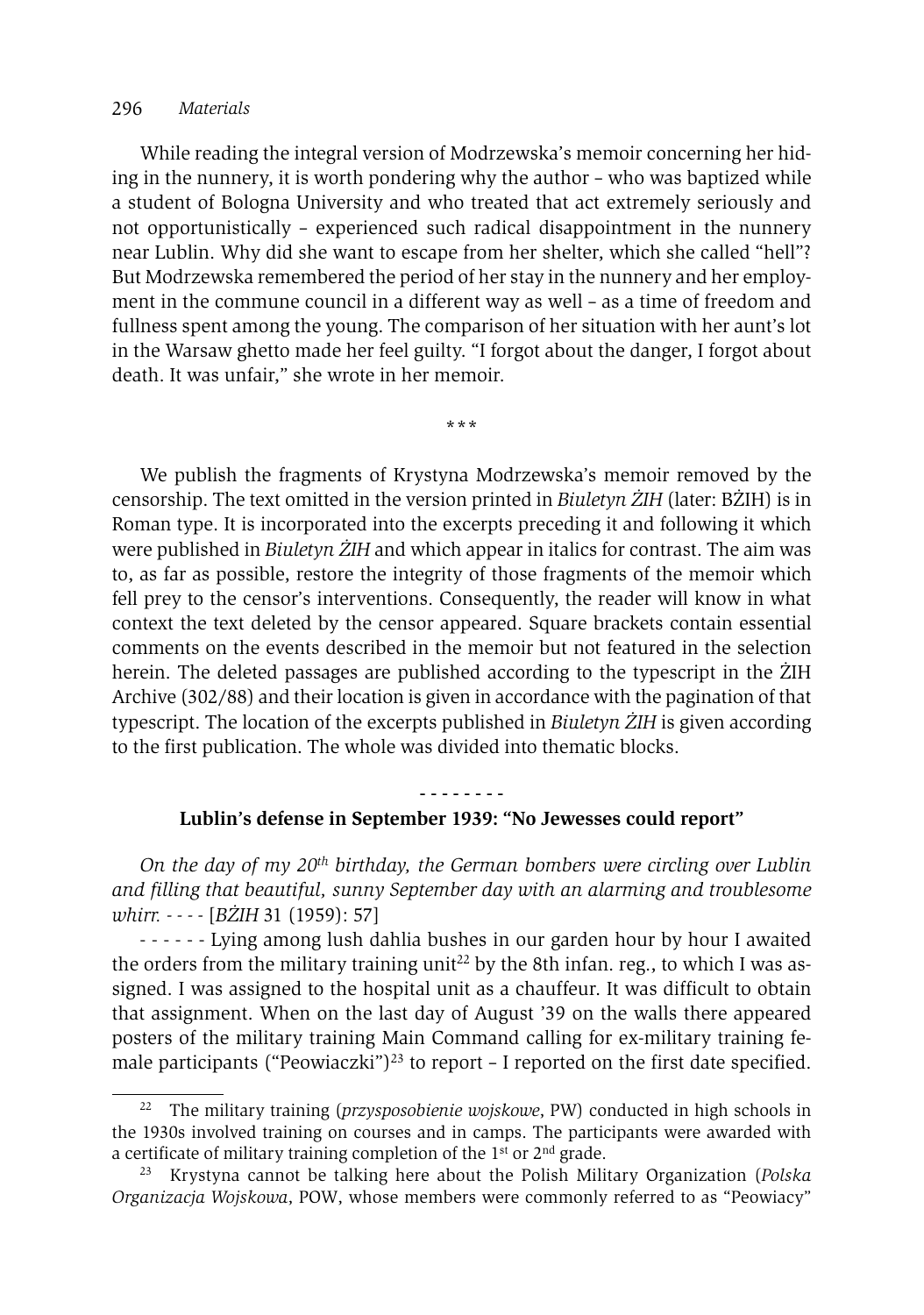For I had full general military training, private first class rank and "Junak" Cross of 1935, from the camp times. Our Command was located then in the municipal offices. Commandant Zbysławowa, my former superior, worked in the office. I reported to her. She had liked me in the past and was sorry that she had to refuse me. No Jewess could volunteer. "But you will register me, Commandant," I answered calmly, "I am going to report tomorrow again and you will accept me. . ." The issue seemed too important and the moment felt too menacing for me to take offence at their stupid harassment. I did not waver. On the bottom of the drawer of our desk there was the certificate of baptism. It had been issued a few months before in Bologna, in Italy, where I went ahead with my old plans of changing my official faith, which I followed anyway. Besides, I thought it a clearly and deeply personal matter and nobody, not even my family, knew about it. But now an exceptional, decisive hour struck, one that required sacrifice of not only my life but also my own ambitions and most intimate secrets. I took that baptism certificate to the parish priest of the nearest church, who legalized that document with hasty contentment, ordered for it to be entered into the parish register and issued my birth certificate in accordance with Polish law. The next day I reported again to my Commandant. I was registered immediately. I also produced my green driver's license and I was assigned to the unit. Now, counting the German bombers flying over me with impunity, I waited with naive certainty for further commands. But the orders were not forthcoming and would never come. Actually,  $\cdots$  -  $\cdots$  -  $\cdots$  [typescript, p. 1–2]

*- - - - - After 18 hours of shelling and bombing of Lublin, the Germans entered the city on 17 September 1939.* [*BŻIH* 31 (1959): 57]

## **An attempt to leave for Bologna: "Italy did not want any Jews"**

*We got a message from my aunt from Warsaw. She and grandma somehow survived the bombardment and still lived in their intact, pretty apartment in Żoliborz. I went to them on one of the first trains that ran again from Warsaw to Lublin. Not so much to pay them a visit but to go to some offices, to ask in the Italian embassy if my return to Bologna was possible. I was a third-year student of natural sciences there and I had a valid passport and visas. I did not want to lose the academic year. At my aunt's I met a certain young, very beautiful girl, who was soon to play an important role in the history of my life. Thanks to her I am alive and I want to give my life some value. She captivated me with the beauty of her soul and later, at a time of great doubts, the thought that such people existed would repeatedly give me strength to* 

<sup>[</sup>POW members]) – created in 1914 at the initiative of Józef Piłsudski as a result of the merger of two underground groups from the Kingdom of Poland: the Polish Rifle Squads (*Polskie Drużyny Strzeleckie*) and the Union of Armed Struggle (*Związek Walki Czynnej*). POW was dissolved by commanding officer Edward Rydz-Śmigły's order of 11 November 1918. Undoubtedly, she was talking about the military training courses (PW) which she completed.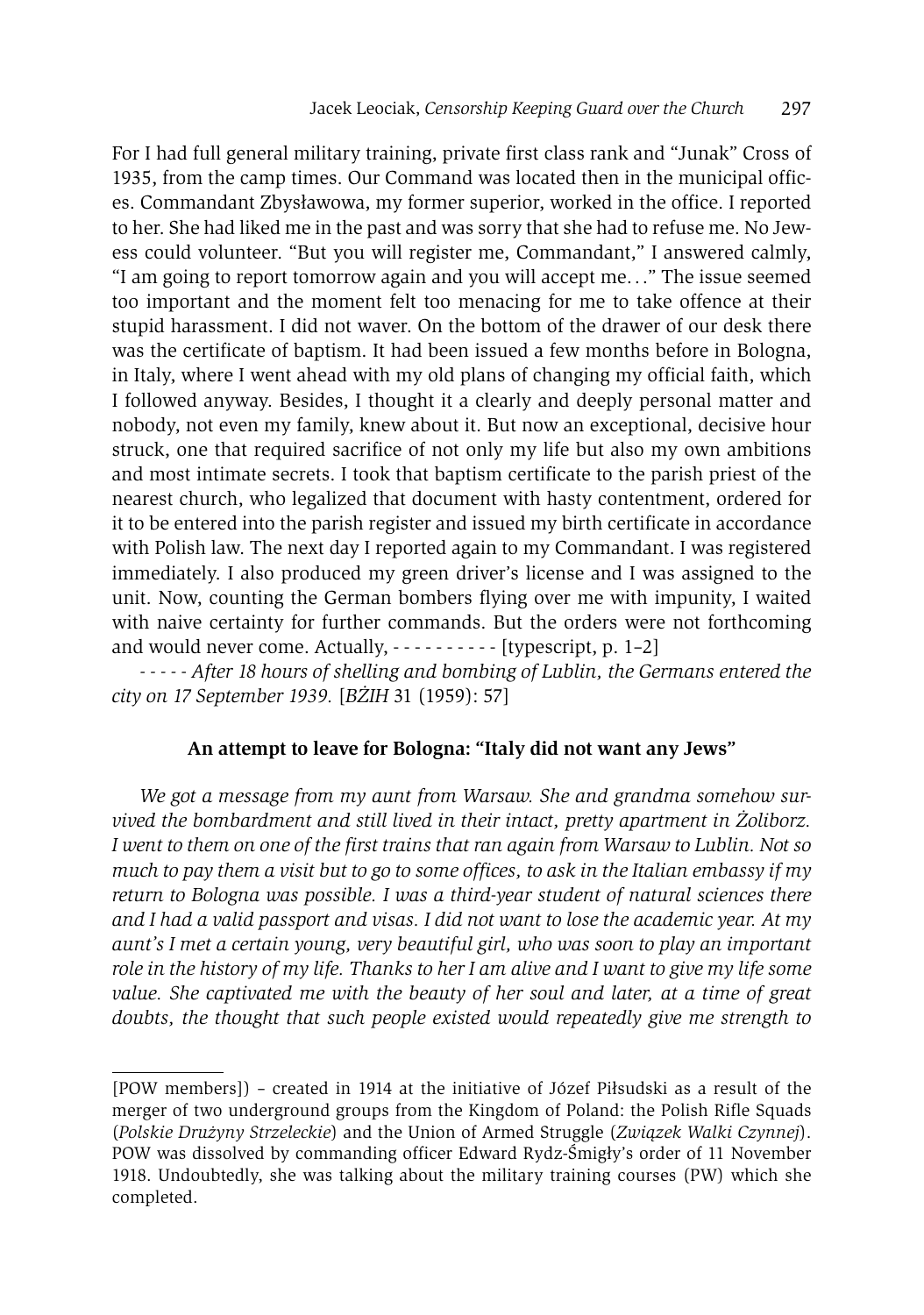*survive the turmoil of misfortunes and evil which I went through. I did not get many things fixed in Warsaw. - - - -* [*BŻIH* 31 (1959): 61]

- - - - - - The embassy secretary, however, did such things "under the table" – it was actually possible to leave, but my surname ruined the whole thing. Italy did not want any Jews. I turned to the Swiss embassy. After all, I could continue my studies in Geneva. I was told to fill in a form. Because there was a "religion" field and because I knew that here too it was a decisive factor, I quit trying. I did not want to buy a visa for the price of my beliefs. It would be too high a price. I respected both myself and what I believed in too much. My girlfriend, a medical graduate from Florence, tried to convince me to have forged "Aryan" documents made. I could not bring myself to do it. I could not imagine how one could have a forged document at all. It was a crime! - - - - - - [typescript, p. 8–9]

*- - - - I returned to Lublin and I hurled myself into the hospital work.* [*BŻIH* 31 (1959): 61]

## **Unwillingness to wear the Star of David: "it was a symbol too foreign to me"**

*I did not want and I could not wear the yellow patch. I went outside at ease. I did not fear. - - - - -* [*BŻIH* 31 (1959): 62]

- - - - - That star was a symbol too foreign to me; besides, I had abandoned that symbol for good, no stupid German regulation would force me to wear foreign symbols . . . These were more or less the lines of my reasoning. For me, educated in a state junior high school, among Polish children, in truly patriotic spirit, Jewishness meant only a sick social organism which grew on the body of nations as a result of past mistakes of religious/historical nature. Ignorance of the masses and greed of the priests sentenced that nation to dispersion many centuries ago . . . In my opinion there was no such nation, there was the religion, and everything else was an artificial and shoddy superstructure . . . Now, at times of war, I obviously took the side of those foreign to me, strange Jewish masses, I met with them on my work detail, I helped them as much as I could, I did everything that my conscience ordered me to, but to put on the star and to parade with it? – Never! And so I never put it on. Today I am happy about it, but with the passing of time and events I saw, understood and painfully felt the grave errors of my reasoning at the time. - - - - [typescript, p. 10–11]

*- - - - - I came to Warsaw for another couple of days. I brought some Italian books and I read them in the evenings, when there was no "meeting" in the "delivery room."* [*BŻIH* 31 (1959): 62]

An attempt to escape abroad: "why... not the slightest trace of compassion for the Jews, but so much hatred instead"

*The events of the past days,*<sup>24</sup> *as well as the news from my father interned in Hungary, precipitated my decision to go abroad. In the Czechs' room we held a gen-*

<sup>&</sup>lt;sup>24</sup> In February 1940 a transport of German Jews deported from Szczecin arrived at the Jewish hospital in Lublin. The deportees were in a very poor condition, extremely exhausted, frostbitten, tortured on the way – they were dying despite the doctors' efforts.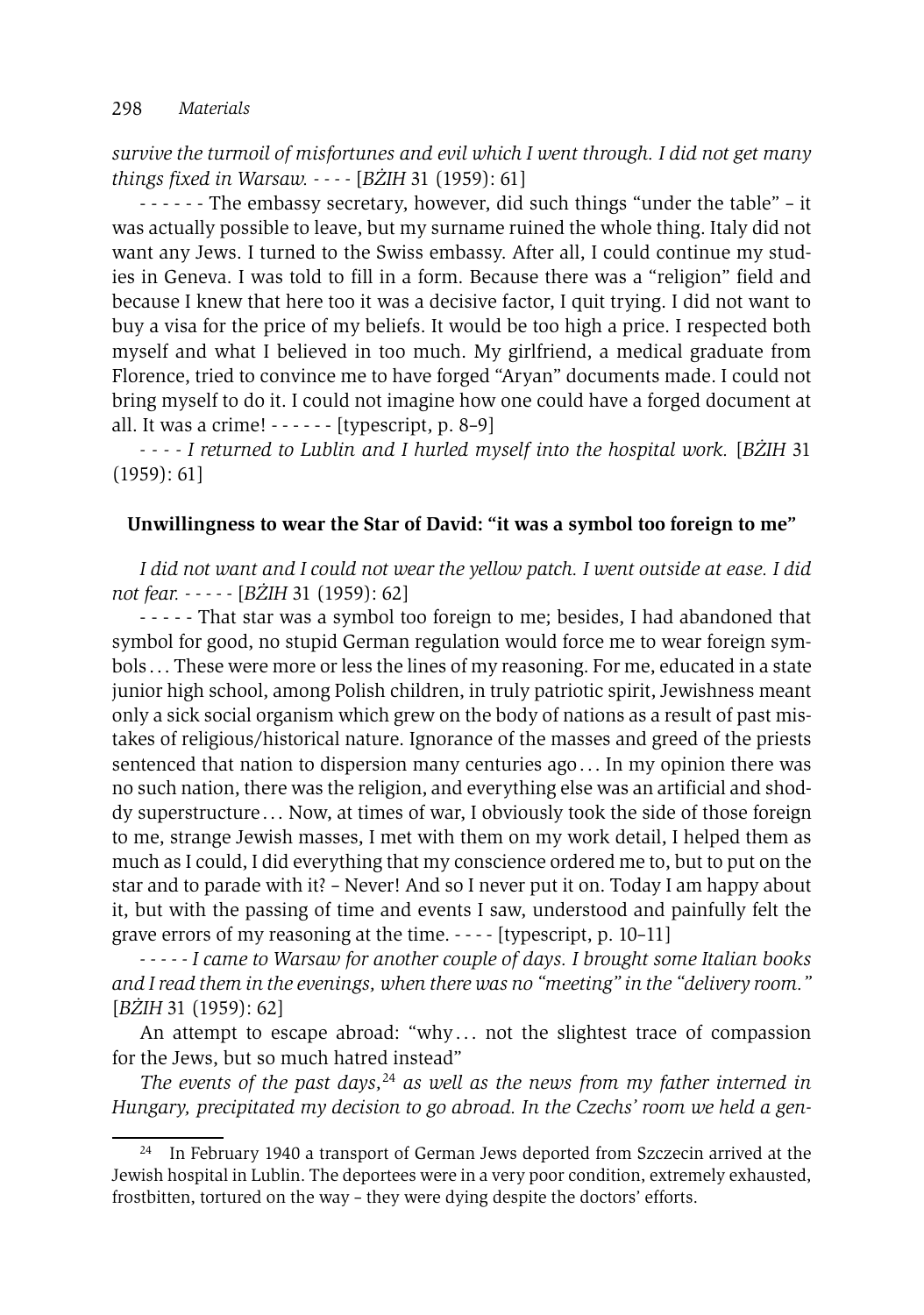*eral meeting over a huge map of the Beskids, marking the route with pins. The guide silently shook his head on hearing Dr. Grossmann's proposal, he did not consent to the route across the Czech Republic. It is longer and more dangerous. He announced that we would drive to Jasło. He demanded 3000 zlotys for escorting me; we set a date for the next Wednesday. - - - -* [*BŻIH* 31 (1959): 67]

- - - - - - I started the preparation for the journey. I stuffed my backpack with underwear and clothing, I took a blanket, I threw two golden 5-ruble coins into the pocket of my field jacket "just in case." Thinking that it would be best not to put it away at all.  $--$  [typescript, p. 18]

*- - - - We set out on a frosty, sunny Wednesday morning at the end of February. - - - - -* [*BŻIH* 31 (1959): 67]

- - - - Sacewicz (the guide) picked me up from the hospital very early in the morning, collected the money, took note of my mother's request to protect "the only thing I had" and we drove to the railway station. I did not turn back even once. I left my mother behind, surely with her eyes full of tears, the grey hospital building filled to the brim with human suffering, the buildings on both sides of Lubartowska Street, the buildings full of scared people uncertain of tomorrow. I left the city, somehow even uglier and more miserable than usual. Who knows when and if I am going to come back here. Perhaps never. "Never" is a very bad word. I have qualms for a moment, but I calm down fast. After all, nothing bad is going to happen to my mother. She has board and lodging in the hospital, she earns some money giving private German lessons. Surely there are not going to be any deportations, for the Germans are bringing the Jews from Germany here, hence, it is the best proof that they are going to allow them to stay here. Besides, the war will last until spring at the latest, until May, perhaps until June. In the meantime I am going to meet my father in Hungary, perhaps I am going to travel further, to Italy, or perhaps even to England. I made the decision and here I face my destiny. Long, boring hours on the train. I "act the part" of Sacewicz's sister and my name is Hanka. Fortunately, my "brother" is taciturn, for I hate that name.  $--$  [typescript, p. 18–19]

*- - - - We are travelling across Nisko, infamous for the camp for the Jews. I think it was one of the first concentration camps in our region. [footn.] It was called a forced labor camp but actually it was an ordinary, provisional and not yet perfected death camp. People said horrible things about that camp, but nobody believed in it. The next day by dawn we were in Jasło. Following the restaurateur's advice, we covered the next stretch across the bluish, dazzling drifts by peasant's sleigh. - - - - -* [*BŻIH* 31 (1959): 67]

- - - - We spent a week in Rymanów investigating the terrain and waiting for the heavy snowstorm to stop. Then another frosty, almost joyful rush across the extensive, white plane of the fields. I feel almost a free person. Partisans' cottage in Nowotaniec – a unit of P[olish].A[rmy] officers trying to sneak to Hungary. Discussions until late at night, and another departure in the morning – to Sanok. - - - [typescript, p. 19]

- - - -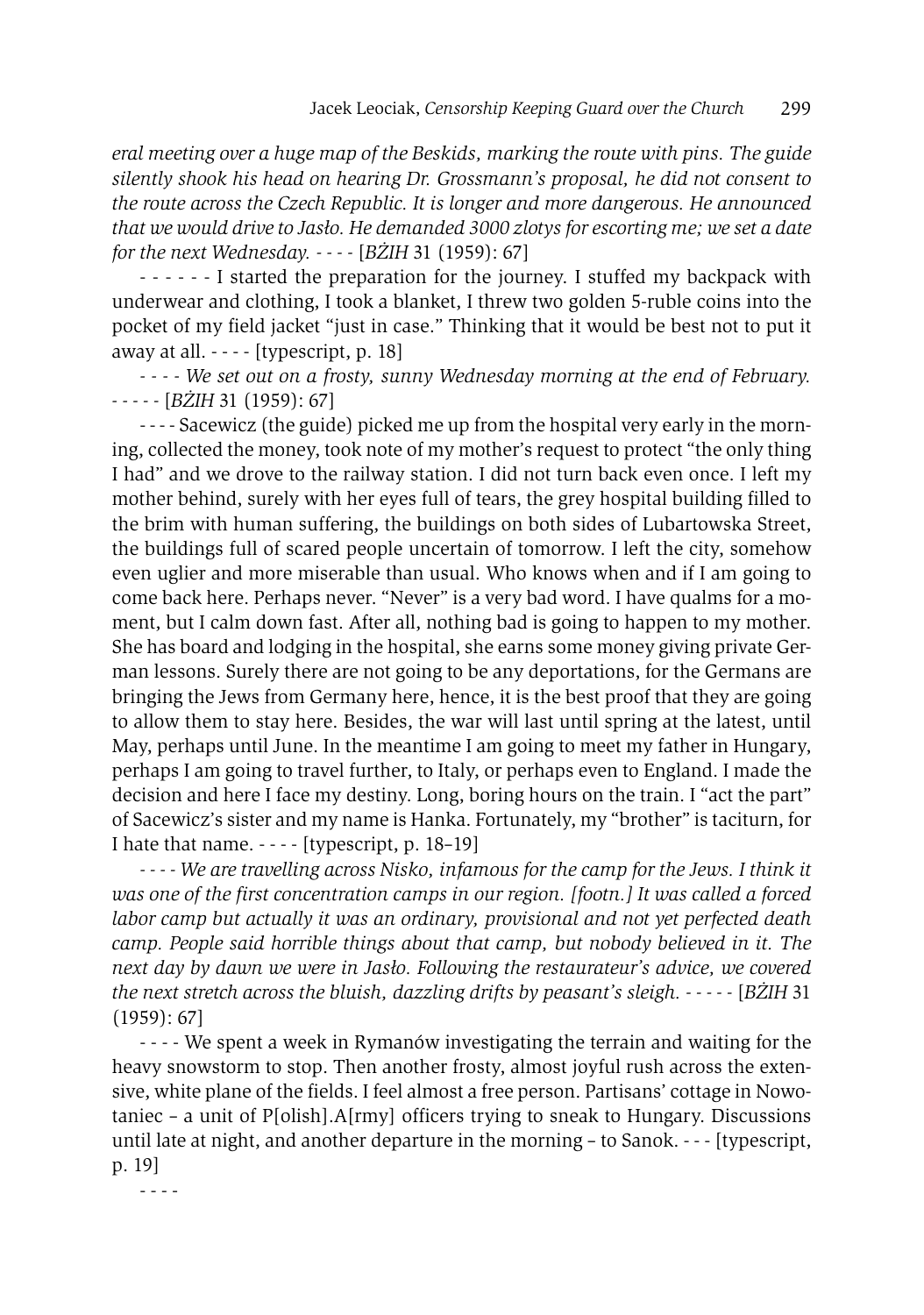#### 300 *Materials*

*We stop in Sanok, in the guest house of an ex-petty officer; it is our staging point. We establish contact with a group of Polish officers and we organize the journey together. The Ukrainians are suspicious and we need to beware. We agreed upon a date, we pay the guide – a beautiful boy* [by the surname of] *Chodakowski – and in the meantime my guide Sacewicz goes to "spy out the land" in the direction of Cisna and Krzywe. Waiting for his return, I walk freely in Sanok. The Jews are sweeping the snow from the town streets. - - - -* [*BŻIH* 31 (1959): 67]- - - - The landlord's daughter, an intelligent, nice girl accompanying me, is laughing, "Can you see them, Madam?" Not so long ago they were saying, 'the tenements are ours and the streets yours,' and now it turns out that these streets are also partly theirs, because they need to sweep them!" We are going to the San, bound by great fetters of ice. "Listen, Madam. On the other side there are the Soviets' barracks, oh, hear how they're singing!" Indeed, we can hear distant, carefree singing. "They shoot as soon as somebody tries to cross the river," my companion explained to me. "The Germans on this side, and they on the other . . . But the Jews walk all the time. They shoot at them and they go 'straight to heaven' and 'straight to heaven'! Let's walk along the bank, and I'll show you a Jewess with a bike lying not far away from here . . . she wanted to cross the river and they shot her. She'll be lying like that till spring, because who would dare to go get the body, and besides, what for?" I saw that dead Jewess on the ice and a bit further another human shape frozen to the middle of the San. In the afternoon I went alone to church. I was sitting calmly on the bench and pondering why in the hearts of all those people there was not the slightest trace of compassion for the Jews, but so much hatred instead? Leaving, I felt that I had not gotten an answer to the question from where I would like to hear it the most. - - - [typescript, p. 19–20]

*- - - - Sacewicz returned neither that day nor the next. The third day one of my officer acquaintances popped into my place with news about Chodakowski's arrest and about a great roundup. The streets are lined with gendarmes and Ukrainians, they are searching houses and taking everybody who is not registered and the landlords. "We are escaping," he finally announced, which sounded like an order, "everybody on his own." - - - - -* [*BŻIH* 31 (1959): 67]

"Meeting in the evening at the next railway station. Who is not there – must have evaporated." He left. I did not want to put my landlords at a risk; they were quivering with fear anyway. I already knew that Sacewicz had fallen into the Germans' hands. I put the rucksack on my back, I took the blanket, and bid my farewell to the landlords, who were certain that I was to die. I walked the side streets towards the San, then, through drifts up to my waist, to the rail track. I did not see even one German, nobody so much as accosted me. I was walking or actually wading through the snow. My heart was working hard, I repeatedly became bathed in sweat – in some places the snow was up to my shoulders. I walked for many hours along the track. Today, when I think about that distance, I cannot believe that I could walk it. I was walking not thanks to my physical strength but with the power of my will. In the evening, at a small station, whose name I do not recall – I met only two of my companions' group. We got on the first train that stopped at the station and went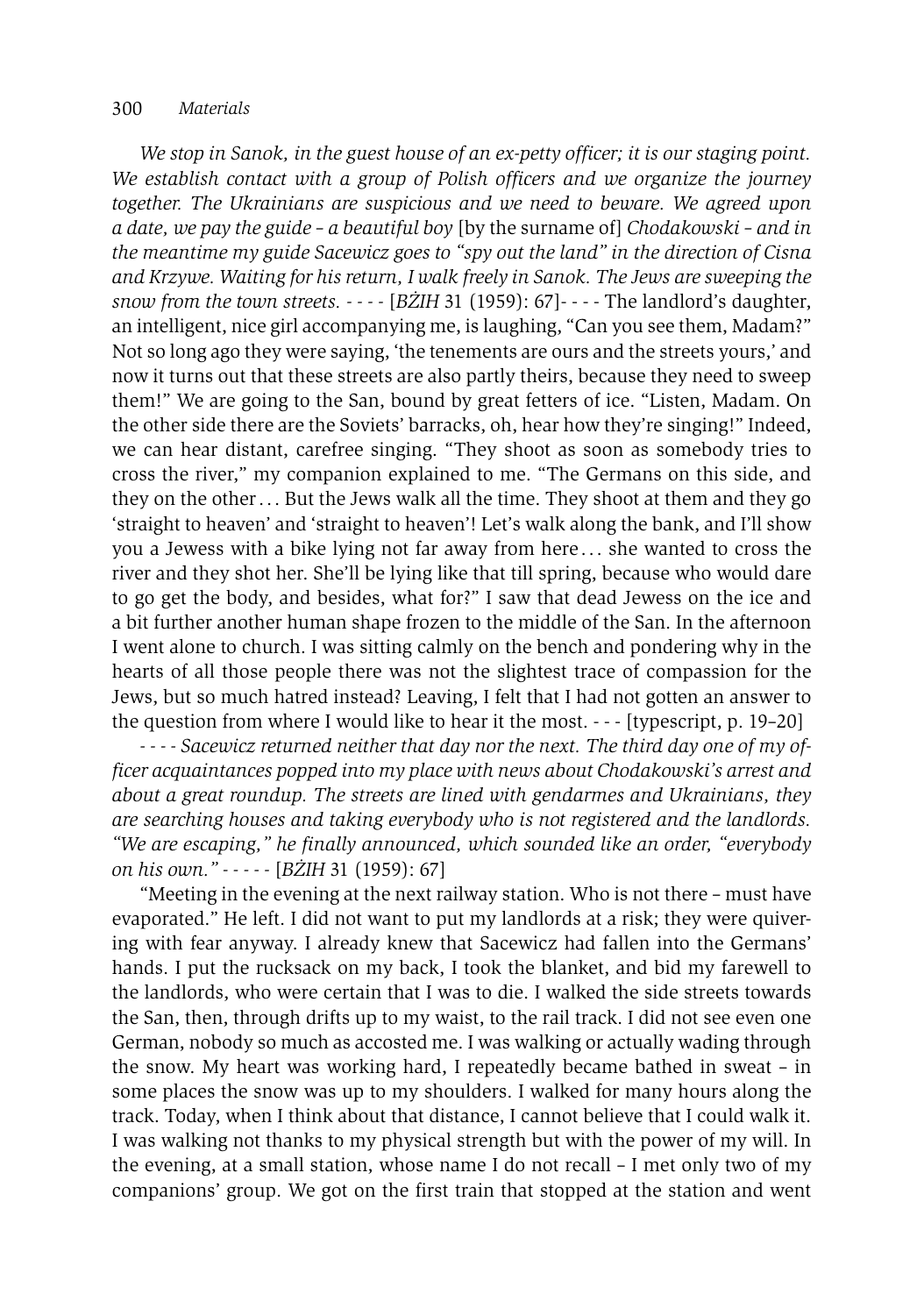to Tarnów. Our ways parted there. In the railway station snack bar, over glasses of vodka, we shook hands and exchanged wishes for a long time. Such experiences unite people. - - - - [typescript, p. 20–21]

*- - - - The next day I returned to Lublin from the unsuccessful trip. - - - -* [*BŻIH* 31 (1959): 67]

#### **In Warsaw: "I befriended my aunt's beautiful acquaintance"**

*In April I left for Warsaw. I lived in Żoliborz at my aunt's. The war with all its atrocities had not been felt there yet. - - - -* [*BŻIH* 31 (1959): 68]

- - - I read books, learnt French, wandered about Warsaw, visited my acquaintances. My aunt loved me dearly, but perhaps not more than I loved her, only I could not show it to her. I have a bad personality, difficult for others and for myself. I tried to cover many things and many feelings in my life with unnecessary and painful brusqueness. I feel guilty that I made these last months of her peaceful life difficult, that I poisoned them with my uncontrolled excesses. I committed other still more unforgivable sins against her, which influenced my future life. I befriended my aunt's beautiful acquaintance, whom I have already mentioned here. She lived a few hundred meters from our place – I visited her every evening, and the memories of those evening visits, those wonderful meetings with the immaculate beauty of that girl's soul, our wandering on the uplands of our thoughts together, were everything to me, an incomparable, unique and unforgettable happiness. - - - [typescript, p. 21–22]

*- - - In October 1940 the Warsaw Jews were ordered to move into the residential district, which at that time still could not be simply called a ghetto. The Żoliborz joyful life was over. - - - -* [*BŻIH* 31 (1959): 68]

In Lublin: "my . . . schoolmates usually did not recognize me"

[The aunt moves from Żoliborz to the ghetto, Krystyna Modrzewska returns to Lublin – J.L.]

*My forged ID was lying useless in my suitcase. It was difficult for me to appear under a different name in the city, where I had lived for about a dozen years and where I had many acquaintances. I still went out without the armband. Sometimes I did not go out for a few days in a row. - - -* [*BŻIH* 31 (1959): 70]

- - - - On the streets my former junior high school friends usually did not recognize me. A female teacher I met asked why I was not wearing the armband. I was more surprised than outraged by that question. "Do you think that one should conform to all German regulations, Madam?" I asked. "No, but . . ." Much time passed before I finally understood that Polish "but." It was not easy. I did nothing. Actually I was becoming more and more dumb and stupid from day to day, but it is not a pursuit. I wrote letters to the ghetto and this was the primary activity of those days. I do not know what I could have been writing about then. Perhaps about those better days that were, perhaps about those that would come, in which I believed less and less? Perhaps about the sad, everyday events? I do not know. All I know is that those letters were happiness for me and joy also for those beyond the walls who received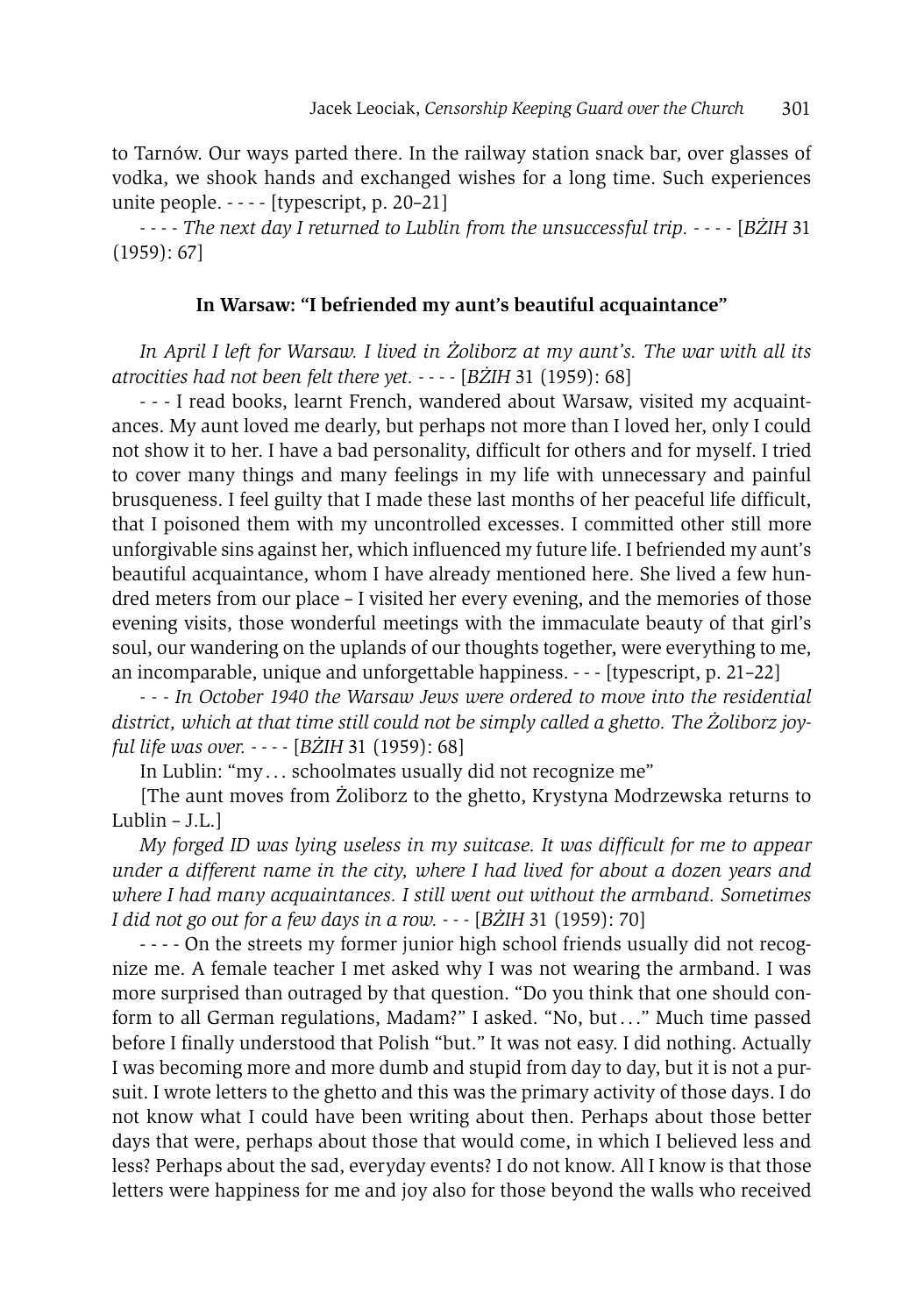them – a cordial thread connecting with the world, with the open free space. - - - - [typescript, p. 24–25]

*- - - - I was once in the Warsaw ghetto, I spent there the first few days of February 1941. - - - -* [*BŻIH* 31 (1959): 70]

# **Hiding in the nunnery near Lublin: "The 'nunnery,' turned out to be an ordinary, rundown cottage"**

[During 10–14 March 1941, 9200 Jews were deported from Lublin to various small towns of Lublin County. On 20 March the Lublin District Governor Ernst Zörner issued an order on the creation of the ghetto in Lublin. By 5 April the remaining Jewish population in Lublin was to be deported to a specified area. Krystyna Modrzewska's mother turned for help to the priest acquaintance – J.L.]

*- - - - following the priest's advice I took out my "Aryan documents" from the hideout and on 15 March 1941 I began living the life of a different person. The priest entrusted me to some nuns - - - -*[*BŻIH* 31 (1959): 73]

----, he introduced me to Sr. Helena, who was paying him a short visit, and the next day I was to go to the novitiate home near Lublin directed by her. It was agreed that I would be there as a candidate (a postulant), that I would help the sisters in administrative and office matters, and I would pay 60 zlotys a month by way of compensation for the costs of living. At that time it was a significant sum, but my mother soon sold a valuable trinket, a golden tiepin or something like that – she paid about 200 zlotys to the sister and so my existence was secured for a longer period of time. It was difficult for me to take money from my mother, I promised myself that I would earn the next sum with my own work. I swiftly prepared myself for the journey. I knew cloistral life and I was looking forward to it. In Bologna I lived in a boarding house of the Sacré Coeur Sisters for a long time and I experienced many beautiful and fine moments there. I got to know the deep delight of solitude and meditation, of silence and ecstasy. I met beautiful and worthy people there who were good with that abstract, ideal goodness. The stories about the great cloisters' overindulgence were lies. The notion about the mental limitations and ignorance, the oppression of free thought and sanctimoniousness is untrue and harmful. In the nunnery I saw great minds, impeccable characters, selfless souls full of great love for people. And I was looking forward to close contact with that community full of kindness, silence and buoyancy. I craved rest, relaxation of the nerves, full immersion in the purely, idealistically Christian atmosphere. To rest after those horrible war events, away from it, in the silence of cloistral gardens, in the whiteness of the silent corridors, in cool rooms and among spirit-raising conversations. With such an attitude more or less I got on the evening train, which after half an hour's ride left me at a small, totally dark station. Sr. Helena had been waiting for me – she found me in the darkness with difficulty, put me on the horsedrawn wagon, and we drove along the bumpy road. A long series of disappointments began. The "nunnery" turned out to be an ordinary, rundown cottage lo-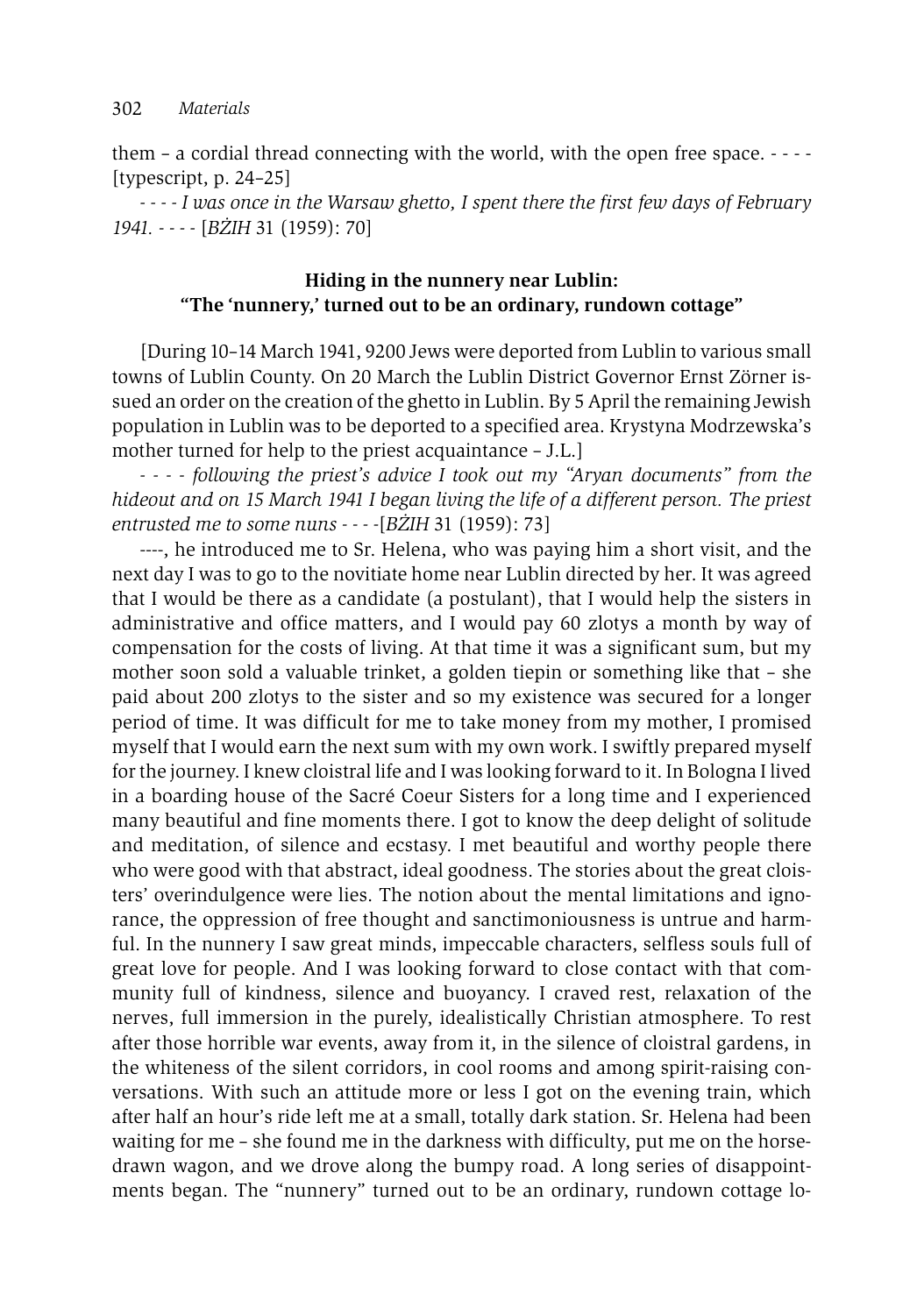cated in a small garden on a big swampy pool. Besides Sr. Helena there were only two other nuns, very short, fat Sr. Maria and thin Sr. Marta with a yellow face and evil eyes. They greeted me with kisses on the arm and disappeared in the darkness of the hall. I was left in a spacious, almost empty room lit with a mean kerosene lamp. Huge navy-blue shadows quivered unpleasantly on the walls. I did not sleep a wink the whole night. And then day came, and others followed, they lined up into weeks, into months. My first job was to translate and write letters to a German office which the sisters had something to do with. I slogged away for a few days at that correspondence and I finished it to Sr. Helena's great contentment. Then I was sent to church and since the retreat was being conducted there I had to sit there for a few hours a day. The priest and missionary droned and bored, blabbed some ridiculous stories, spoke hysterically from the pulpit. The sisters sat bewitched, the village women were drying tears of emotion . . . I felt as if something heavy fell onto my head from a roof. It was the first time I found myself in such an unsophisticated environment and it was the first time I heard such idiotic sermons. I did not suspect that it could be so, that my beautiful truth looked like that in its "everyday," native version. That few days', clownish retreat was, however, only a prelude to my surprises, disappointments and outrage. I was introduced to the missionary and old parish priest. I had to kiss those "father confessors" on their paws in accordance with my role and the nuns' admonishments. Soon, I learnt that they were not as stupid as their sermons. They were ordinary conmen, consciously deceiving that crowd of sheepskins and kerchiefs, wringing tears of emotion and change, laughing their heads off about the "tricks" they used. I thought that these were only some unhealthy local relations and I decided not to worry about it at all. Sr. Helena made sure that I did not run out of work and I was thankful to her for that. She taught a tailoring course and one of my duties was to dictate to the students some "principles of modern fashion" crookedly written in a thick notebook. This lasted another couple of days and was deadly boring. But I performed my work that time as well. Only with the next orders did the series of my worries begin. On Saturday evening the nuns' tailoring students finished a few men's shirts and were finishing up some comically tailored dresses - I was ordered to iron the shirts... I was ashamed to admit that I had never ironed before. I began doing it v. clumsily. I burnt the front of one shirt which occasioned the "maiden's" smiles and Sr. Helena's anger. I said that I preferred to chop wood than to iron . . . I was told that it was a virtue to perform all work obediently. However, the next day, being granted my request, I was told to chop wood. But I cannot boast and say that I performed that work v. skillfully. The "maidens" – mighty country girls – were splitting their sides with laughter while crossing the backyard. "That's wrong, see, that's how one holds an axe. . .," they taught me. Sr. Helena was smirking, squinting and nodding her head with disdain. "You can only operate a fountain pen," she finally told me one evening. "How grateful I am to my parents that they brought me up to know each kind of work ... Well. I thought that you would help in the sewing room, but you have not even been taught how to hold a needle properly. From tomorrow on I shall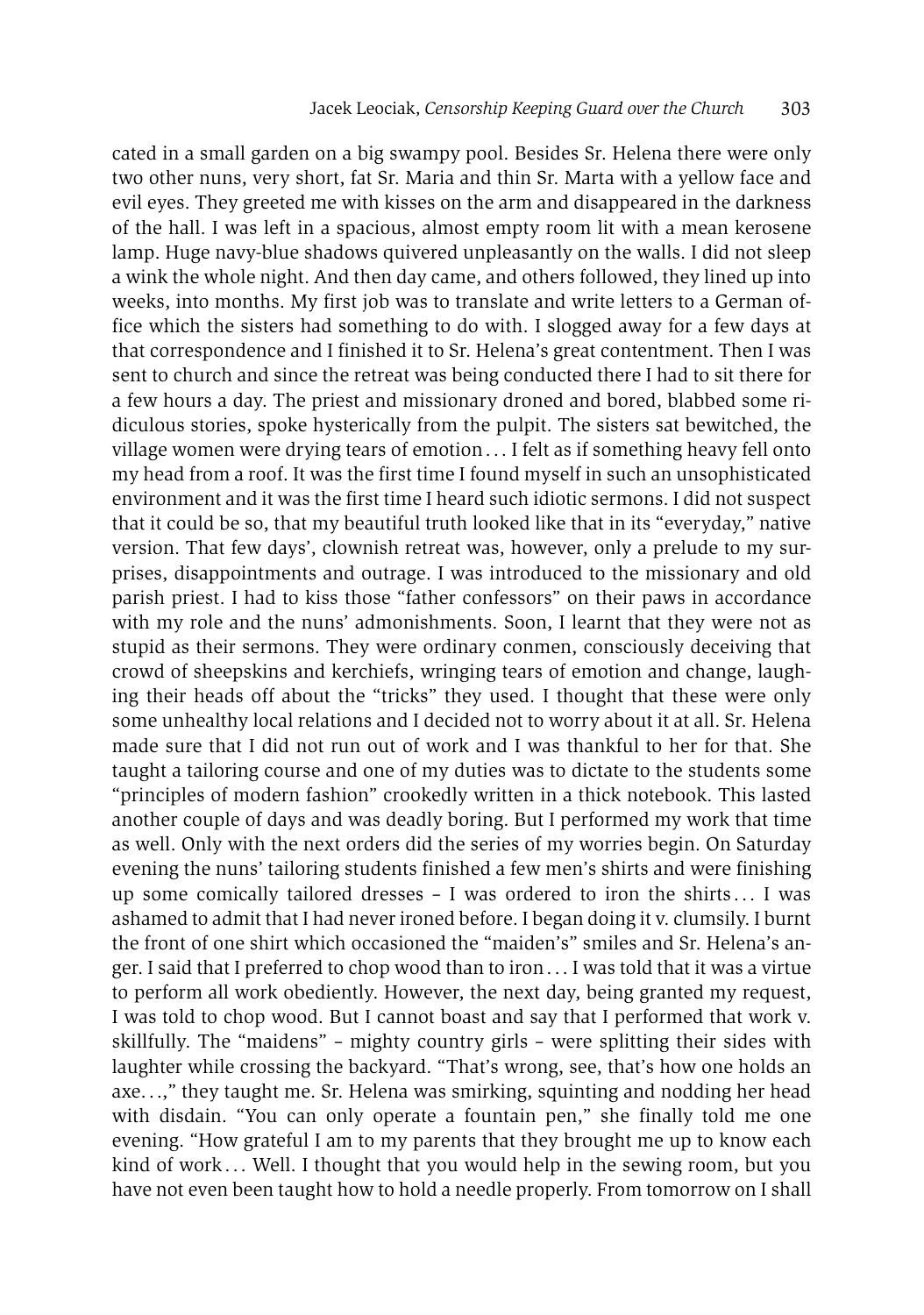employ Sr. Maria at the sewing – you will go to the kitchen. The food here is simple, but lunch must be ready at 12 sharp. . ." I began playing the cook. The food was indeed simple. I made rye flour soup for breakfast, lunch and dinner, sometimes potatoes or groats for the Sunday cucumber or pea soup. Apart from that I had to cook and mash potato peelings for the pigs and some pap for the goats and to mix old bones with new glop for a skinny, stinky dog. The most difficult thing was to light the stove at all, it smoked and died, I had to conserve wood. Then I scrubbed all those large, burnt pots, I washed the plates, tidied up. At about 3 p.m. I went to "watch over" the grazing goat and on that occasion I was allowed to read a book from the Sisters' religious library. I also learnt the lives of all the best-known saints in great detail. That reading often proved useful later, during Sunday "chats" with the Sisters and later, during my wandering "on the Aryan side." I was instructed to say the prayers together with the Sisters after dinner. The prayers lasted about 40 minutes – my knees hurt unbearably, the thoughtless manner of reciting them disturbed me. In the morning, at 6 I went to church with the sisters. During lunch I read *The Imitation of Christ* by Thomas á Kempis – nobody listened to it and nobody comprehended it. The sisters were constantly arguing with each other and calling each other "whores." I opened my eyes wide and it seemed to me that all that was happening in some dismal, grating dream. The sisters lied to each other and stole from one another. Being senior, Sr. Helena did not allow for one of the younger sisters to be given food, or made her eat kneeling – "as punishment." The punished sister stole bread from the cupboard. And I was right in the midst of that mess. Sr. Helena suspected that she would make me her "eye and ear." I was not fit for that role. Actually, I took the side of the "punished" sisters, for they were usually totally innocent. Besides, I was not allowed to have my own opinion. I was to cook and be silent. Sr. Helena listened at the door, appeared out of thin air as an embodiment of deceit and evil. I heard many unpleasant, offensive words from her. I was put in a small room with two girls. One was a total orphan, a tuberculosis patient, brought up by the Sisters. An honest, miserable creature. The other one was a former student of the Sisters, now, after a pulmonary hemorrhage, she was lying there so that the local doctor could take care of her. I was forbidden to talk to these girls, for the Sister feared rumors. She was constantly afraid of rumors, constantly spotted them everywhere, while incessantly tangling up the webs of shoddy, tawdry intrigues. Later, when the father took the ill girl home, I was left with Agatka – the Sisters' ward. She was 16 and had open tuberculosis. Sister Helena beat her, broke sticks on her, often in my presence. I cannot comprehend today how I could look at that, with my heart trembling, but without a word, without the slightest reaction. I was depressed, overwhelmed by all that, tired, confused.

I began thinking about escaping from that hell. But where to? I was hurting; in the end I would have escaped, returned to Lublin and died in Majdanek, if it had not been for the following incident. - - - - [typescript, p. 30–35]

*- - - - At the end of May 1941, green, menacing "cabs"* ["*budy*"] *with German gendarmes arrived in our village. The arrests started. Two young priests were taken,*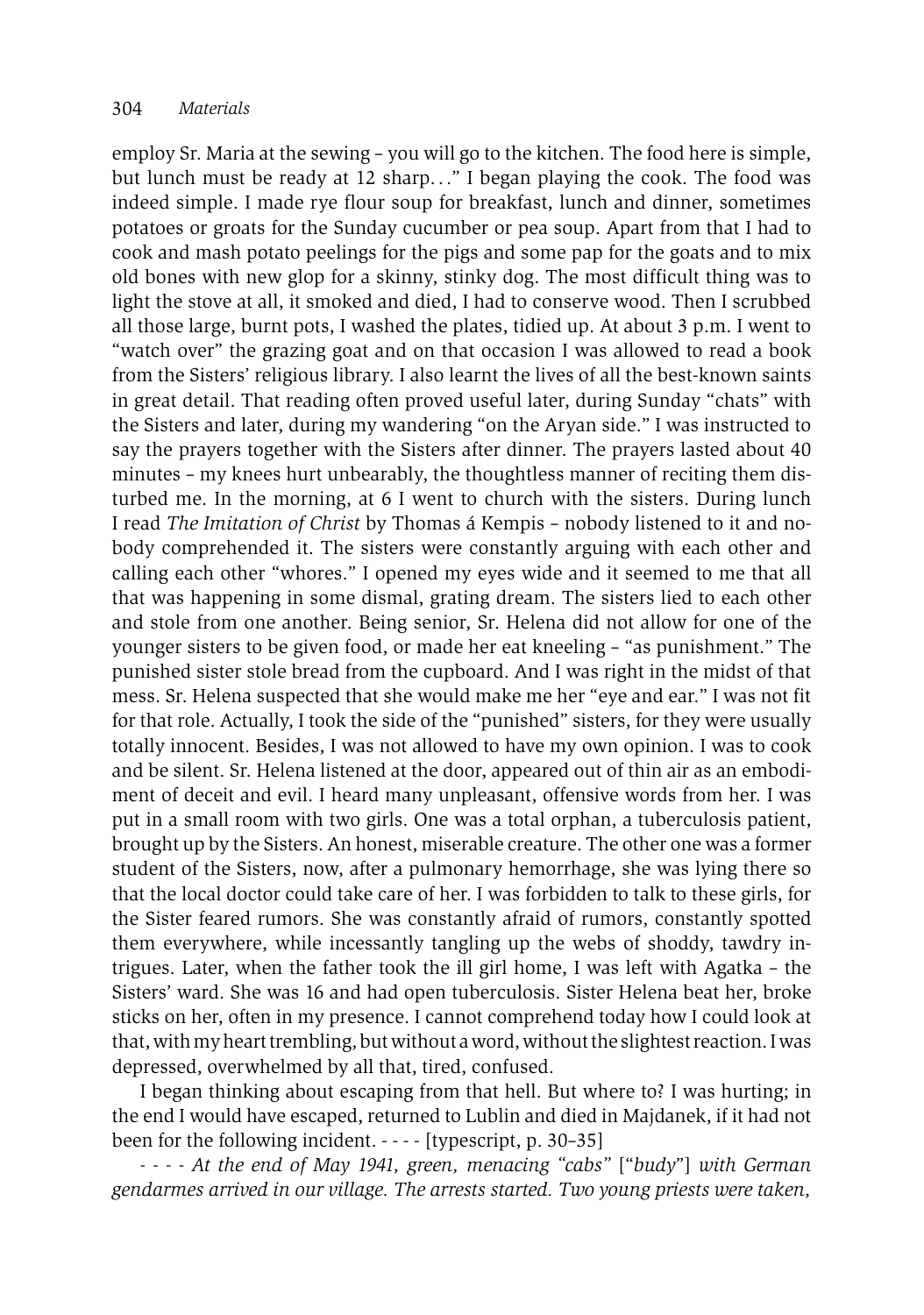*as well as the commune head and commune secretary, the female teacher who was at the same time a translator in the Commune Council, and a few landlords. A few days later Sr. Helena came back from the Commune Council with a mysterious look on her face and she was extraordinarily kind to me the whole day. In the evening she told me that a translator was urgently needed in the Commune Council and that she promised to talk to me about that. - - - -* [*BŻIH* 31 (1959): 73]

## **Work in the Commune Council: "the sisters were kind and sweet"**

[Modrzewska finds employment in the Commune Council – J.L.]

*I was promised a daily wage of 5 zlotys; the work lasted from 8 until 4 with a onehour lunch break. I was to commence immediately. I introduced myself to the clerks behind the counter. One of the ladies, young, thin Ms. Marysia, in a pale pink sweater, with a pale yellow face with pale blue eyes, took care of me and began acquainting me with the difficult art of typewriting. I began slogging away at documents and at formulating replies to them. At first it went quite slowly, but I managed somehow. - - - -* [*BŻIH* 31 (1959): 73]

- - - - The lunch soup at the Sisters' was extremely tasty that day. Probably because I was not the one who cooked it. The Sisters were kind and sweet. These were stupid, simple women and the office of a village clerk impressed them. Besides, they counted on my help with the commune authorities, on whom they were dependent in a number of economic matters. I was doing better. - - - - [typescript, p. 36]

*- - - - The work in the Commune was quite interesting, I practiced the German language, I was better and better at typewriting, I spent most of the day outside the sisters' house. - - - -* [*BŻIH* 31 (1959): 74]

#### **Peeling potatoes, mending socks, teaching religion, writing applications**

[The Commune secretary's sister-in-law recognized Modrzewska as she remembered her from the junior high school in Lublin – J.L.]

*I was only 16 km from Lublin and such a dangerous meeting could happen any time. I would jeopardize not only myself, but also the sisters and the priest who pulled strings for me. I should avoid meeting people and I should hide in the sisters' kitchen again. After a short reflection I quit the job in the Commune. I could not take risks. - - - -* [*BŻIH* 31 (1959): 74]

- - - - The sisters basically praised my move, but were silent and whispered in the corners. They would have been glad to get rid of me, but they held in high esteem the priest who pulled strings for me and who was a big fish in the Episcopal Curia. I once again began peeling huge buckets of potatoes and carrying food to the pigs. The sisters did some sewing for the Germans quartered [there] and they mended heaps of their socks. I was to sit and mend the German socks for 12 hours a day. We charged from 50 groszy to 2 zlotys for each darn. Obviously, Sr. Helena was the one to collect all the charges. She told me that she was taking my earnings, because she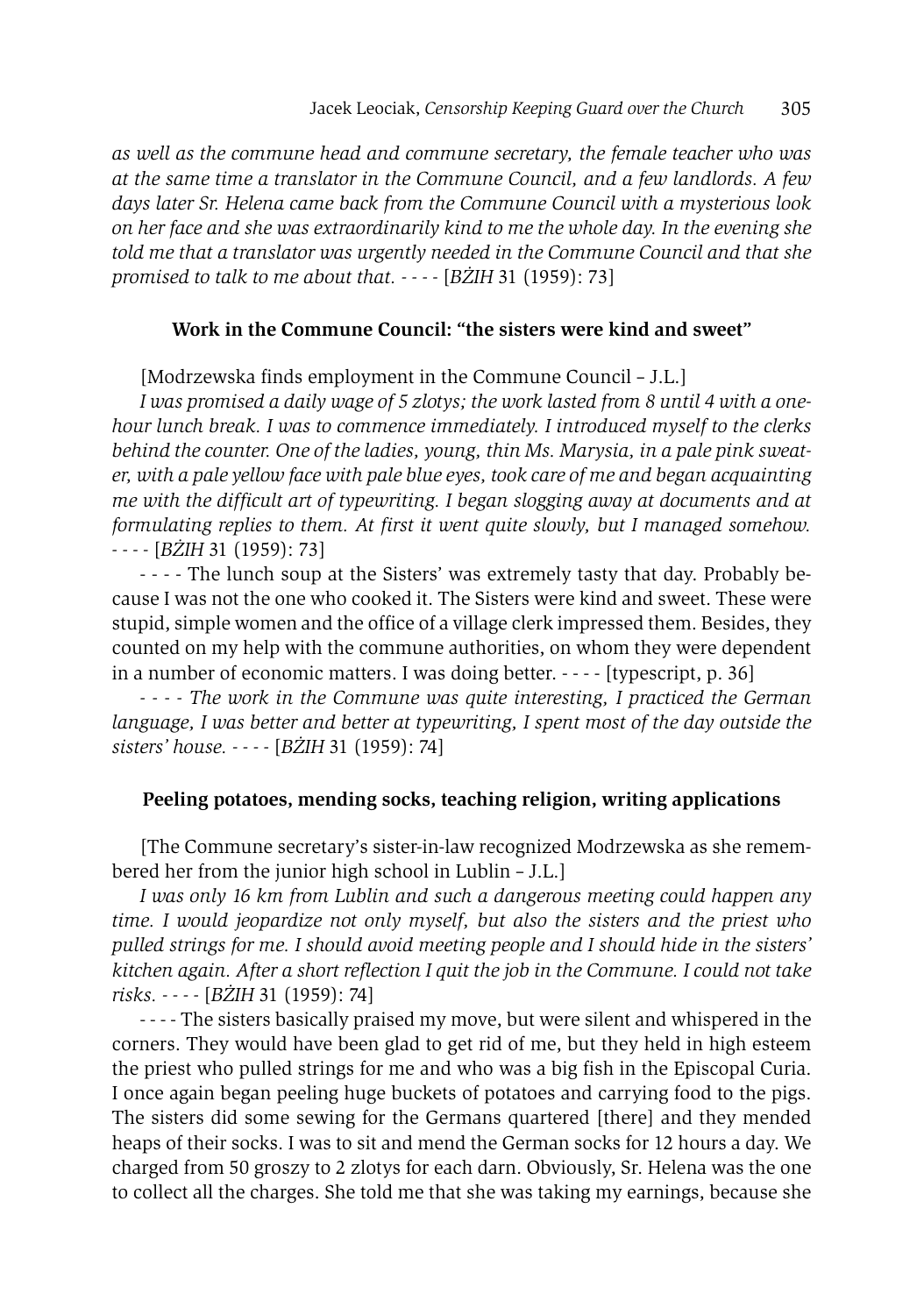was keeping me almost for free anyway, that she counted "on things being different and they are as they are" and that from the next month she was going to increase my payment from 60 zlotys to 120 zlotys. She could not do otherwise. She thought that the requirement, excessive for those times and conditions, would force me to leave. But I had nowhere to go. I mended the socks relentlessly and pondered on how to get those 120 zlotys a month. But chance came to my rescue again. Due to his ailment, the parish priest asked the Sisters to conduct the catechization of the children who were to go to the first Communion in the arrested curate's stead. 2 lesson hours every day for a month. Paid from the parish funds. The sisters, occupied with tailoring and the household, who had serious trouble with reading and writing anyway, ordered me to perform the task as they did not want to refuse the parish priest. The catechization began. As there was no other place available, the lessons were held in the cemetery chapel. Every day after dinner I would cram information about God's commandments and those of the Church, about virtues and sins, into about thirty, mostly dumb heads. I conscientiously taught the brats the things that I myself did not want to learn, [I made them] memorize bombastic formulas, which were a painful disfiguration of a simple, unpretentious truth. In short, in accordance with all regulations and to the Sisters' temporary contentment – I stupefied those small morons.

From time to time somebody brought a letter or application to be written in German and gave me 5 zlotys for it. I collected these 5 zlotys, but it was still nowhere near 120 zlotys. And the 1st day of the new month was approaching. A commissar of a local agricultural and trade co-operative post began boarding with the sisters. He was an educated person and former landowner from Volynia, a nice, elderly man, who some time after getting to know me proposed me a seasonal, daily paid job in his office. I accepted eagerly and I had another break from the Sisters' oppression and swinging moods.  $---$  [typescript, p. 37–39]

*- - - - Then I worked at the distribution of crop levy, I wrote and rewrote long columns of digits, I counted, wrote and the days somehow went by. I got 9 zlotys a day and I looked into the near future a little more boldly. - - - -* [*BŻIH* 31 (1959): 74]

- - - - I began eating together with the Sisters' boarders, i.e. like a human. The Sisters' control over my every step lessened; I began slipping out for walks more and more often and freely. I became friends with Marysia, the commune clerk, and her girlfriend Stacha. We drank the "bruderschaft," met a few times a week – sometimes we were joyful and quite carefree. The girls sent each peasant who came to the commune and needed something, an application or a German document, to me, i.e. to the so-called "nunnery." Thanks to them, even when my work in the contingent office ended, I did not have to worry about money. - - - - [typescript, p. 39]

*- - - - I earned 5–10 zlotys writing the applications, sometimes even as much as 15 zlotys, I paid the sisters. - - - -* [*BŻIH* 31 (1959): 74–75]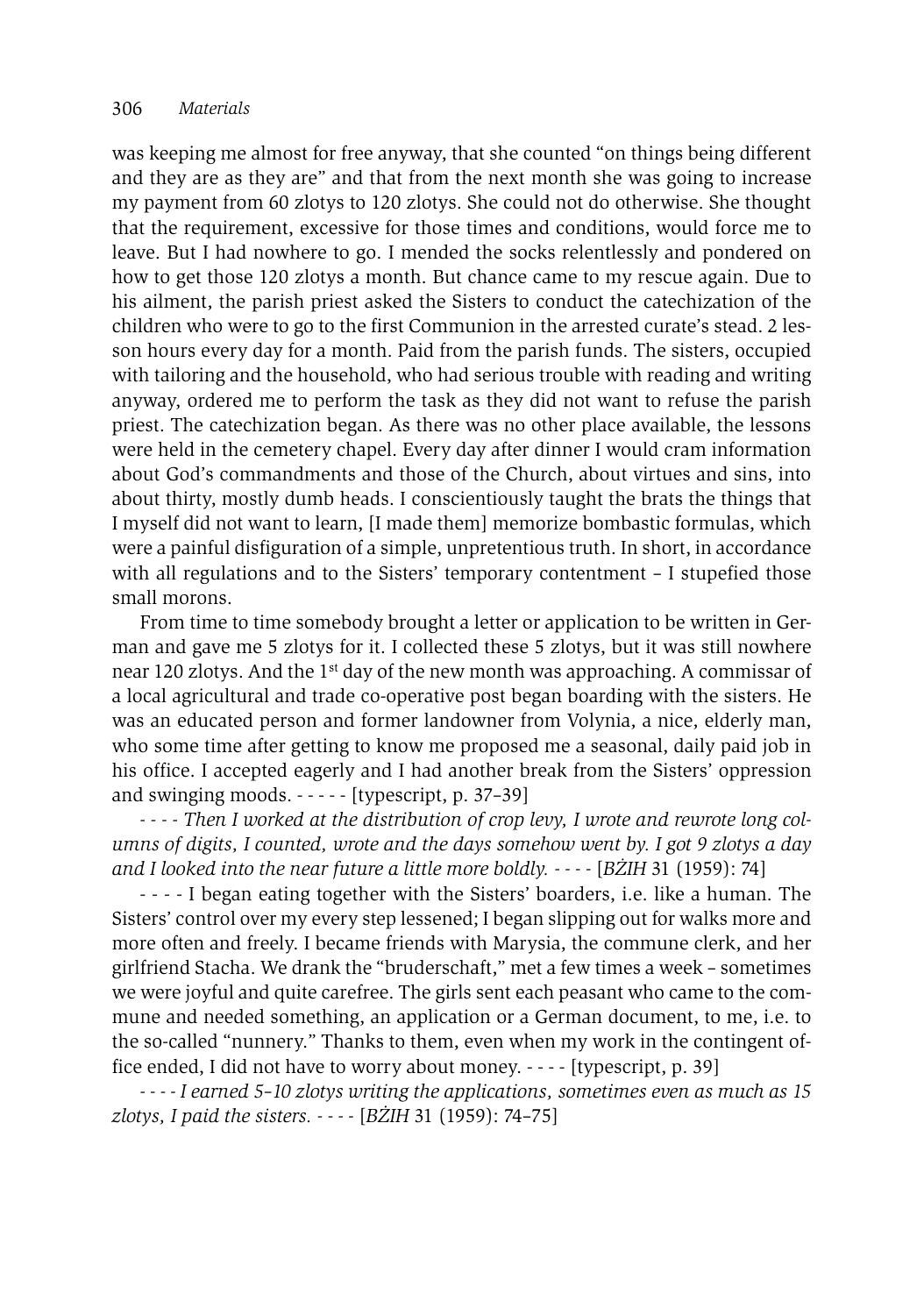## **Working and living at the Sisters': "I forgot about the danger, I forgot about death"**

[Modrzewska corresponds with the aunt living in the Warsaw ghetto – J.L.]

*They suffered there, and what about me? I ran in the meadows and grasslands, I knew all the paths in the fields, I laughed among the young, I was carefree, free, satiated. I forgot about the danger, I forgot about death. It was unfair. But I consoled myself believing that after the end of the war those horrible years of theirs would level out, they only had to survive* . . . *I did not doubt that they would survive and I continued living the peaceful life, making use of all the rural delights. I could draw a bit and when an order came to the Commune to make maps of all the blacksmith's shops located in the commune I became the "technician" and I began drawing those maps. - - - -* [*BŻIH* 31 (1959): 75]

- - - - Sr. Helena lent me an iron meter stick, I bought a small bottle of ink in Lublin and my wandering from one blacksmith's shop to another began. I wandered, whistling joyfully, but out of tune, I meticulously measured the blacksmith's shop full of smoke, its distance from the buildings, from the road, in accord with the county regulations. Then I got milk to drink and fruit to eat, I was paid 50 zlotys without hesitation and I went further. At home I drew the maps, finished them up with ink and brought them to the commune, where they were authenticated and sent to the county office, to be validated.  $---$  [typescript, p. 40]

*- - - - I felt awfully proud. 50 zlotys was a lot more than getting five zlotys for boring applications! But there were not too many blacksmith's shops in our commune and the source of my excellent earnings soon dried up. - - - -* [*BŻIH* 31 (1959): 75]

- - - - I paid 240 zlotys to the Sisters for two months in advance, I had my boots soled and I was left with a few zlotys in my pocket. Of course, I did not worry about it, because actually apart from the so-called "living" in the country there was nothing one could spend money on. Once I spent a couple of groszy at a church fete – Marysia and I had a photo taken against a background with an angelic villa among Italian cypresses and Polish banners on a square, cracked canvas. I won some motley trinket at the church fete lottery and I gave it to Agatka – my "neighbor" at the Sisters'. And of course I ate loads of ice-cream, not paying any attention to the strange taste and color. But a church fete is rarely organized and money is not needed at all. Since dinner is eaten in the "novitiate house" at 6 p.m., Sr. Helena permitted me to go out also after dinner. But I had to be back by 8 p.m. If I were late, the kind permission would be revoked. From 3 to 8 p.m. I hung out with Marysia, Stacha and all the young people, the so-called village "golden youth," on a causeway or in the garden in front of Marysia's house, or we listened to records at Stacha's, told anecdotes, and not infrequently drank a few glasses of vodka. Before 8 p.m. I jumped to my feet like Cinderella from the fairy tale and rushed home. - - - - [typescript, p. 40–41]

*- - - - On my birthday I went to Lublin, to my mother, for the whole day. - - -* [*BŻIH* 31 (1959): 75]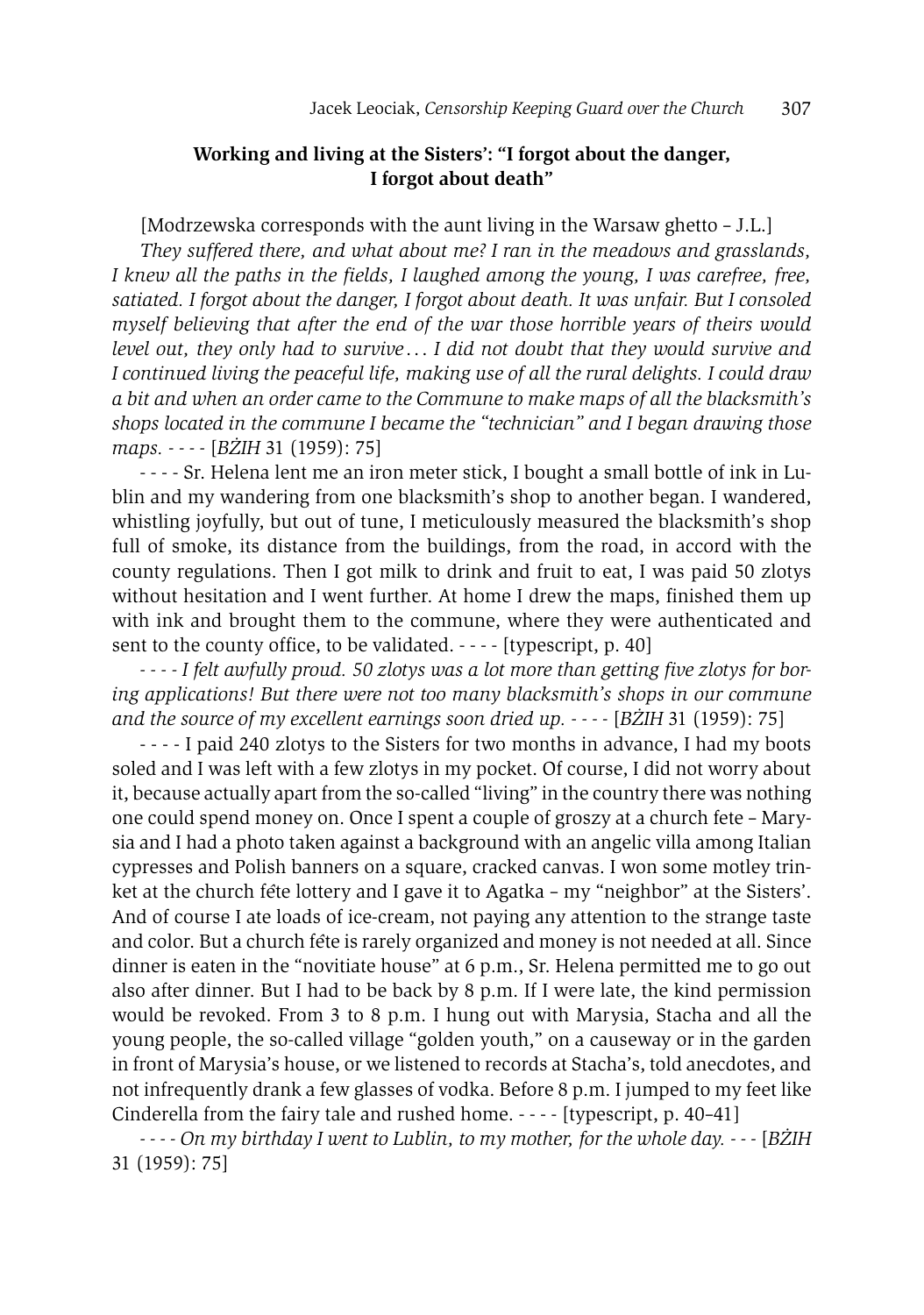#### **Severe winter 1941/1942**

[Modrzewska recalls the tea organized in the Lublin ghetto on the occasion of her 22nd birthday by an acquainted Jewish family from Szczecin – J.L.]

*I believed that those kind, good, beautiful people would somehow survive and return to their homes. - - - -* [*BŻIH* 31 (1959): 76]

- - - - The winter of 1941–1942 was severe.

I lived with Agatka in a big, unheated room. In the morning, the whitewashed, bluish walls glittered with snow. The water in the basin froze during the night. My feet were severely frostbitten and following the advice of one of the Sisters I wrapped them in newspapers dipped in kerosene before putting boots on. - - - [typescript, p. 42]

*- - - - In December 1941 my acquaintance – the "contingent" commissar – proposed the performance of certain work on behalf of the Farming-Trading Co-operative. I was to be sent into the commune as a controller of horses' shearing. - - - -* [*BŻIH* 31 (1959): 76]

## **Horse hair business and changes in the nunnery: "I had unlimited freedom"**

*The shearing in our commune lasted about 15 days, I put aside over 25 meters of horse hair, and I earned about 200 zlotys! I also committed the first embezzlement in my equine carrier, which developed later. From one of the wagons I took 3 kg of horse hair, which was sought after by Lublin brush makers, and I sold it "under the table," charging 70 zlotys a kilo!25 I was rich. I paid for the board and lodging and I had a few hundred zlotys in my wallet. - - - -* [*BŻIH* 31 (1959): 77]

- - - That money allowed me to buy a few Christmas presents and to play the role of Santa. Dressed in an enormous cloak, with a mask on my face and a sack on my back, I waded through the drifts to Marysia's house and I knocked with a stick on the window, just when the whole family was sitting down to eat Christmas Eve supper. How happy the adults were and how the children squealed! Then I took off the Santa costume in the hall and sat at the table with them. I liked all of them dearly and I felt good in that simple, peasants' home. The mother was a hospitable, good woman, the father – a grey-haired, 70-year-old man – had true "common sense," was witty and beautifully told various stories about the distant times, past events and adventures. I liked Marysia's brother – Adamek, a tall, kind-hearted beanpole, the actual landlord and a farmhand at the same time. He had huge, toil-worn, hard palms and the joyful, blue eyes of a child. I liked the second brother – Antek – a cheerful prankster, the best singer in the village, who was a boy with a heart of gold, even though he engaged in fights at parties, hit his wife, distilled moonshine and drank it himself. I liked the oldest of them – Janek, who lived in a different village and visited

<sup>25 &</sup>quot;I was called *Kantermacher* during the war. The one who swindles." www.tnn.pl/himow\_osoba.php?idho=129.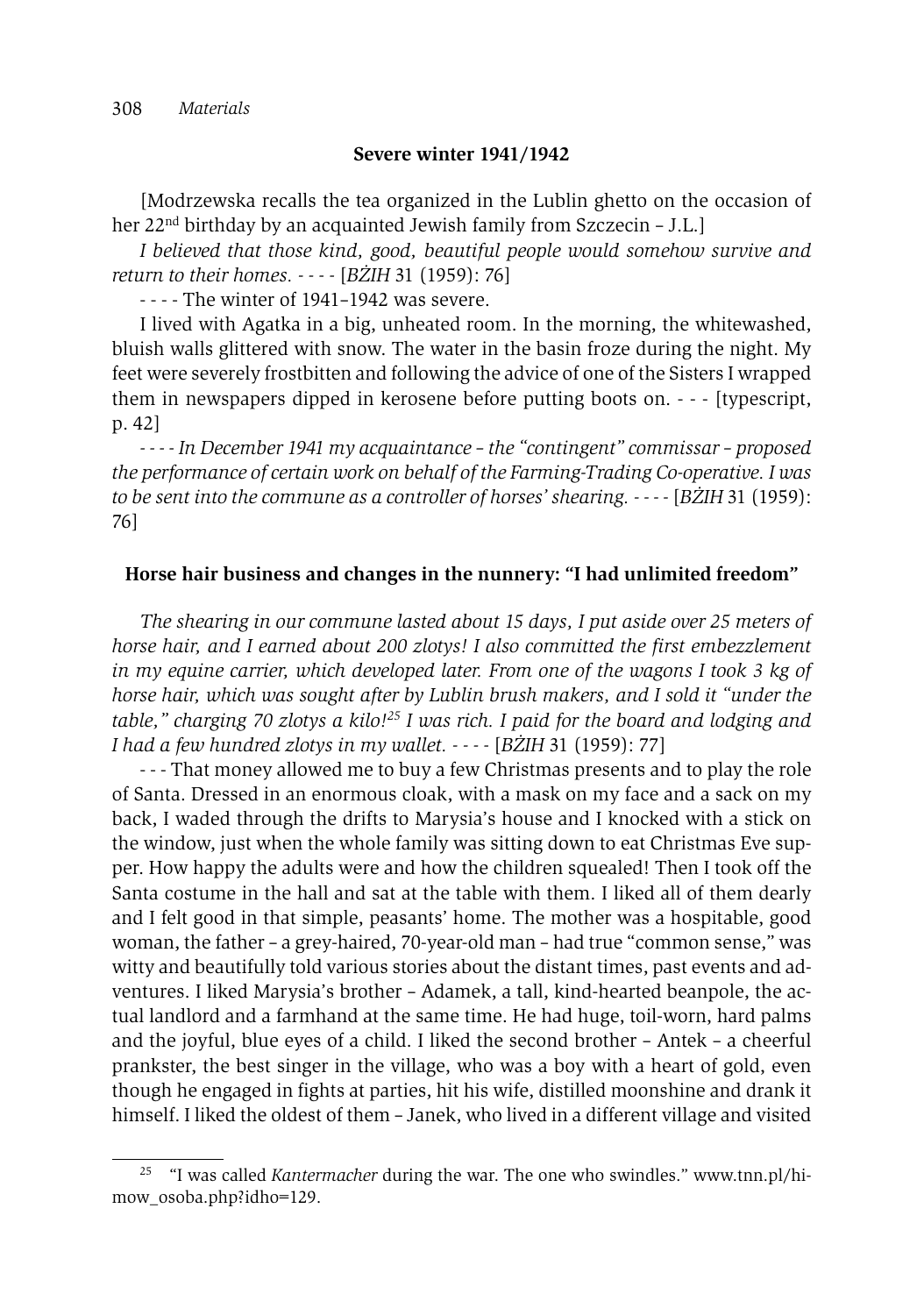his parents only on Sundays, when he drove to the church with his wife and children. He had a beautiful son and a slightly stupid daughter – Marysia's goddaughter – and first and foremost a pretty wife, Helcia, whom his loving gaze followed to the contentment of us all. 20 years after their wedding they behaved like an engaged couple. I often went to their house, I felt good there, I became attached to those people. Marysia knew everything about me. I told her of my own free will, driven by some subconscious, intuitive conviction that I should and could trust her. I was right. She kept the secret, and provided me with lots of help and kindness.

In the meantime certain changes took place in my "nunnery." The Sisters under the leadership of Sr. Helena were called to a different post, to Nałęczów, and to us came Sr. Jadwiga, as the senior nun, Sr. Władysława and Sr. Paula. Sister Władysława was boring, mean and constantly snotty, and Sr. Paula was loud and screechy, but that change was absolutely positive. In short, the change might be described as follows: there was less shouting, and more food. Sr. Jadwiga was calm and composed, and personally quite friendly towards me. I had unlimited freedom. I gave private German lessons to the son of the deputy commune secretary, I wrote applications for the peasants to the county office for issues of building wood, I ran the household books as a favor to the sisters and I hung out at Marysia's place in the evenings, talking, drinking milk which my mother always offered me, or vodka, when a bigger crowd gathered, Marysia's sister – a saleswoman from a neighboring village – a couple of boys, some of the commune friends came over. - - - - [typescript, p. 44–45]

*- - - - Winter ended. Spring of 1942 started off badly. One of the sisters came back one day from Lublin with horrifying news. Heaps of corpses were lying in the streets, for massacres of Jews had been going on in the city for a few days. - - - -* [*BŻIH* 31 (1959): 77]

#### **The Lublin ghetto liquidation: "the sisters want to get rid of me"**

[30 000 Jews were deported to Bełżec during the action, which began on 17 March and lasted with pauses until 20 April. The Lublin ghetto being liquidated, Krystyna Modrzewska turns to her priest acquaintance for help for her mother. At first he keeps the mother at his rectory, then sends her to a home run by the sisters in Międzylesie near Warsaw – J.L.]

*My mother moved in there as a lonely old lady, widow and deportee. I did not have to worry about her life for a while. But that calmness was full of anxiety, full of tormenting uncertainty. - - - -* [*BŻIH* 31 (1959): 78]

- - - - With the situation becoming more and more serious and the increasing persecutions of the Jews, the Sisters' attitude toward me was becoming clearly negative. I could clearly see that they wanted to get rid of me. Maybe they were afraid – I do not know. All I know is that they were v. unpleasant. - - - [typescript, p. 47]

*- - - - At that time I became employed in the Commune Council again, not as a steady worker but as a typist to fill in the identification cards that had just been*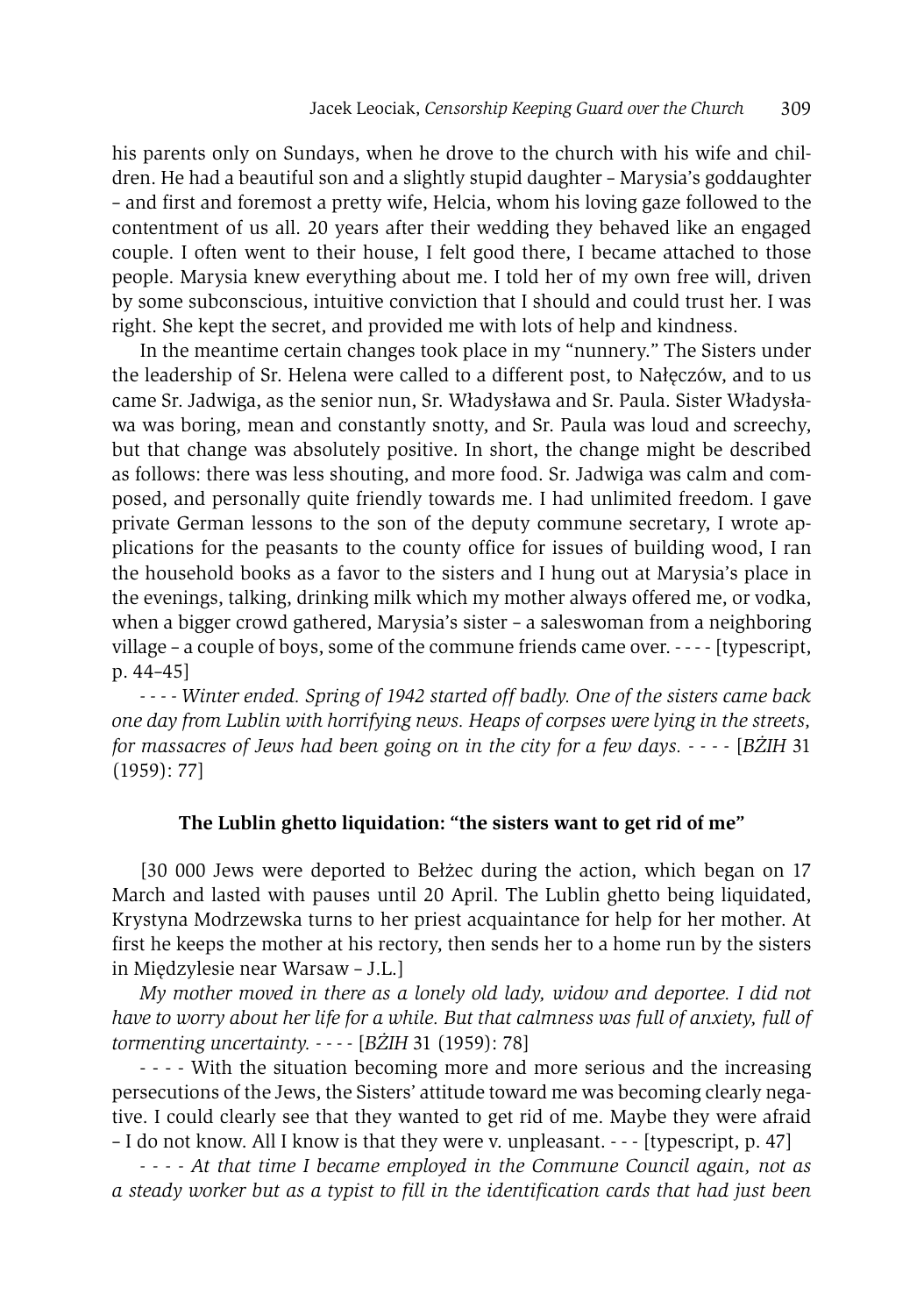*introduced ("Kennkarte"). Having no other choice, I took the risk, I had to earn. - - - -* [*BŻIH* 31 (1959): 78]

## **The peasants' looting of the murdered Jews' property: "I feel guilty that I am alive"**

[Modrzewska returns to the "novitiate home" after a short stay in a small commune outside Ostrów Lubelski and becomes employed in the local office again. In that period the Germans were conducting mass executions of the Lublin Jews in the forests near Krępiec. It might have been the execution of approximately 1200 people – deportees from the liquidated Lublin ghetto who were in Majdan Tatarski without valid documents – which took place on 20 April 1942. The next execution in the Krępiec forests was carried out on 2 September 1942. Some of the group of about 1000 people taken from Majdan Tatarski were deported to Piaski, and some were executed in the forest near Krępiec<sup>26</sup> – J.L.]

*The Jews escorted to death abandoned their money and valuables in the forest; it was an unnecessary ballast during that last walk. They often tore the money so that the Germans could not use it, since it had become totally useless to them. These were normal reactions of despair bordering on madness. The local peasants eagerly gathered those torn-up banknotes, stacked them up together with flour and brought them to the Commune, to pay due taxes. They obtained that money so easily that it could be used even to pay taxes. The Krępiec women ferreted with kids about the road along which the groups of Jews walked, sometimes people found rings and earrings, watches, gold coins, photographs*. . . *In the Krępiec school some boys were playing with "found" Jewish rings and bracelets. The headmaster saw it and took the things away, threw them somewhere far behind the school buildings. "Shame, sin!" he shouted at his students, "There is human blood on these things, do not touch them!" But few shared his opinion. - - - -* [*BŻIH* 31 (1959): 80]

- - - - The Germans were killing "those funny Jews and bawling Jewesses," so why should the Poles not make use of that? And they used it as much as they could. The peasants went with sacks to the place of the executions, for a liter of vodka the Ukrainian watchman let them take a few items of clothing from the huge heaps towering over the pitches. The clothes of the murdered were bought, stolen. The country youngsters waited hidden behind the trees from morning, they watched the transports passing by, calmly heard out the shots and shouts, then they stole to the heap of clothes abandoned chaotically and in deathly terror, they grabbed what they could and ran away. Sometimes the Ukrainians shot at those petty thieves – two boys were killed. After "work" the Ukrainians went to the nearest cottages to cool down, rest, drink some tasty milk. The landlords' wives served them eagerly, and the landlords chatted ingratiatingly, offered moonshine and tobacco, asked for a few suits, or some Jewish shoes, or for permission to drive their horse-drawn wagon

<sup>26</sup> See T. Radzik, *Lubelska dzielnica zamknięta* (Lublin, 1999), 50–51, 55.